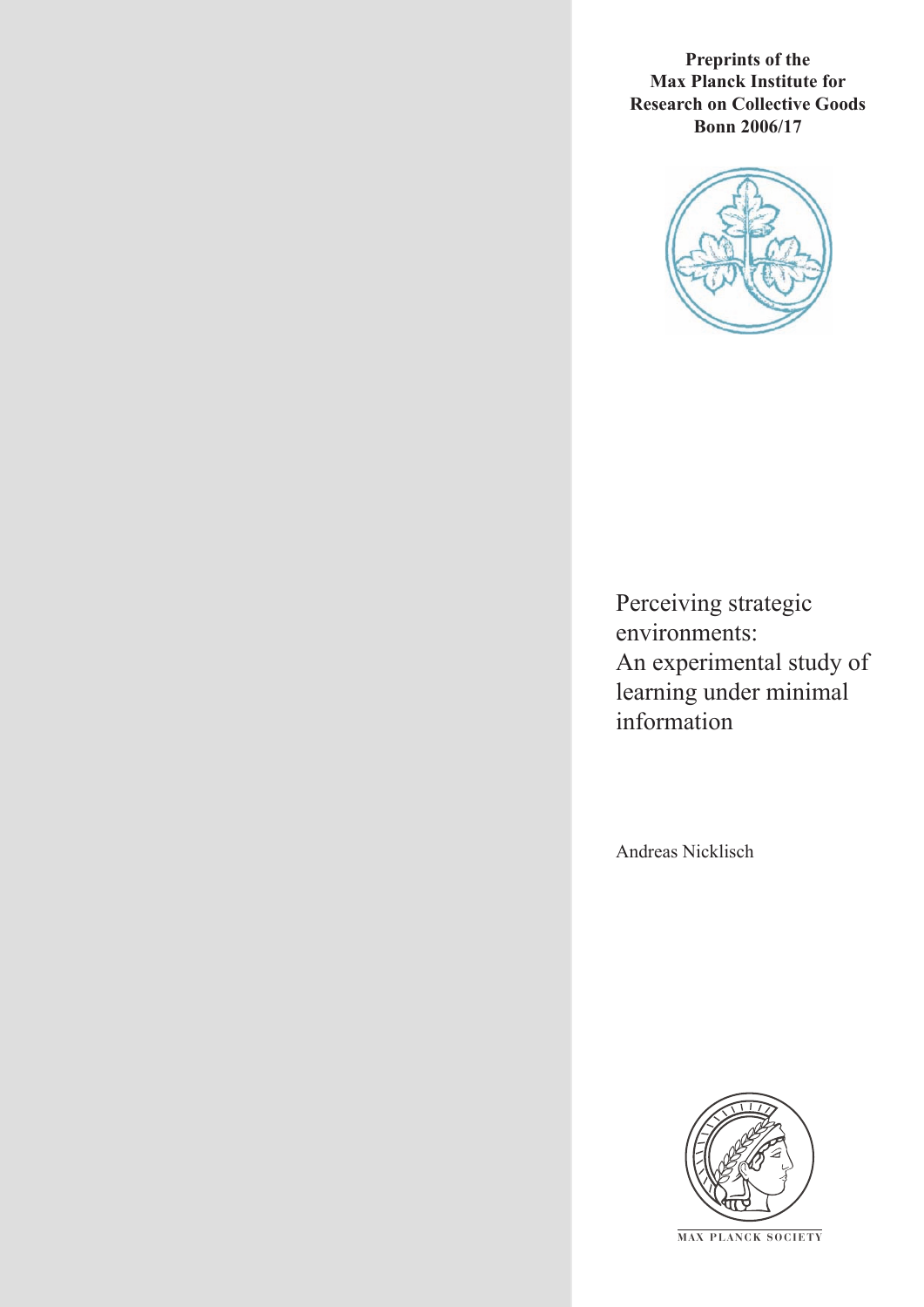

# **Perceiving strategic environments: An experimental study of learning under minimal information**

Andreas Nicklisch

June 2006

Max Planck Institute for Research on Collective Goods, Kurt-Schumacher-Str. 10, D-53113 Bonn http://www.coll.mpg.de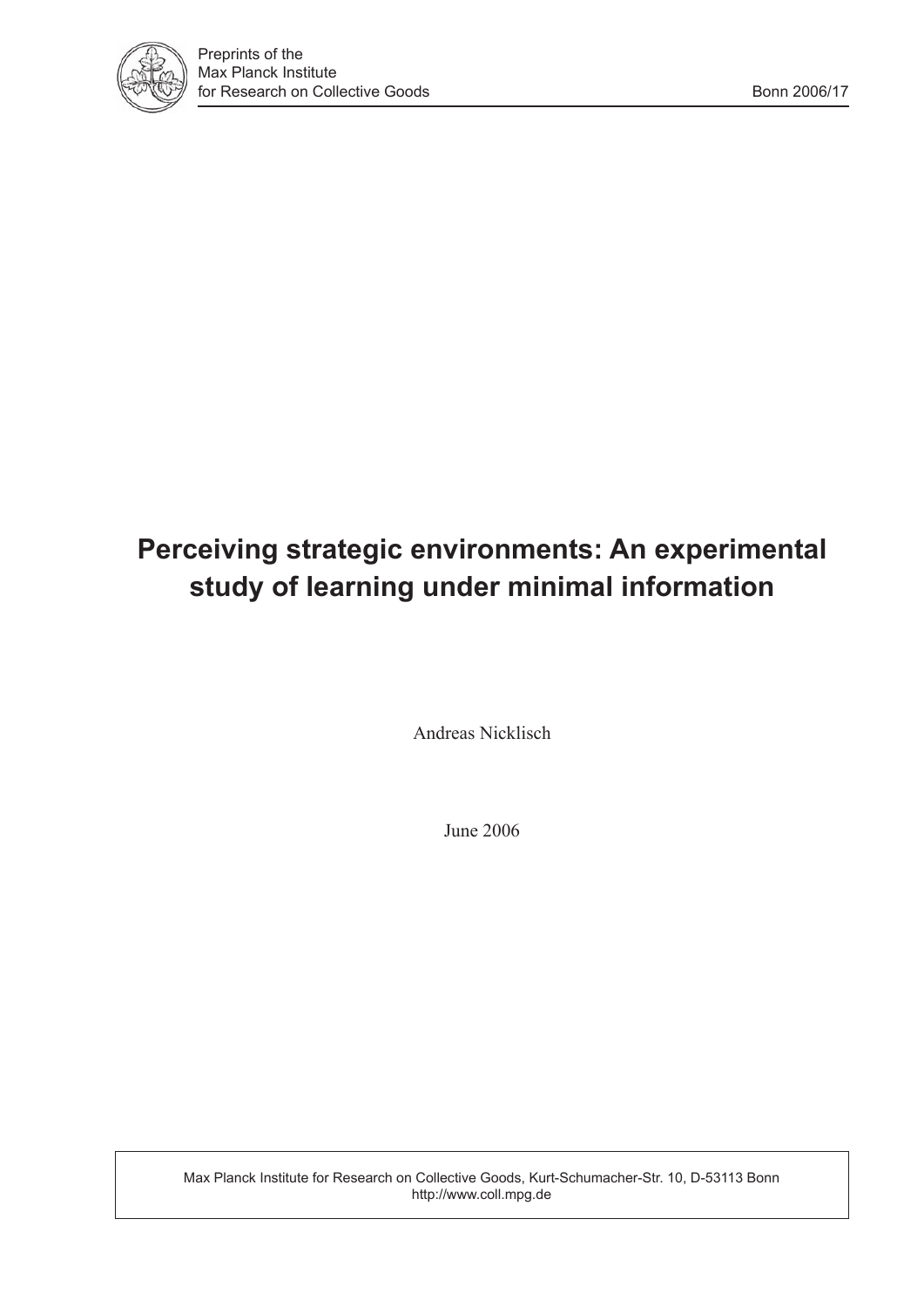# Perceiving strategic environments: An experimental study of learning under minimal information<sup>∗</sup>

Andreas Nicklisch†

#### Abstract

We present the results of an experiment on learning with minimal information. Particularly, subjects are only provided with feedback about their own payoff from the last period of the game being played, but not with information about the structure of the game. We compare the empirical structure of the decision algorithm for this setting with the empirical structure of algorithms for subjects who receive sufficient information to learn the game. The laboratory data show that, depending on the information setting, players adjust their strategy choice differently. The structure of the decision algorithm for subjects operating with minimal information indicates myopic responses to success, while the structure for sufficiently informed players is more complex. As a consequence, sufficiently informed players outperform players who have minimal information in a simple coordination game. Yet, if the structure of the game changes, readjustment is more successful for the players operating with minimal information.

Keywords: Experimental economics, learning, minimal social situation, myopia

[APA] 2340, 2343 [JEL] D83, D84

<sup>∗</sup>This article is based on an earlier working paper, "Perceiving strategic environments: An experimental study of strategy formation and transfer". The author would like to thank Yoella Bereby-Meyer, Arndt Bröder, Christof Engel, Axel Ockenfels, and Isabelle Schnabel for their support.

<sup>†</sup>Max Planck Institute for Research on Collective Goods, Bonn, Germany; email nicklisch@coll.mpg.de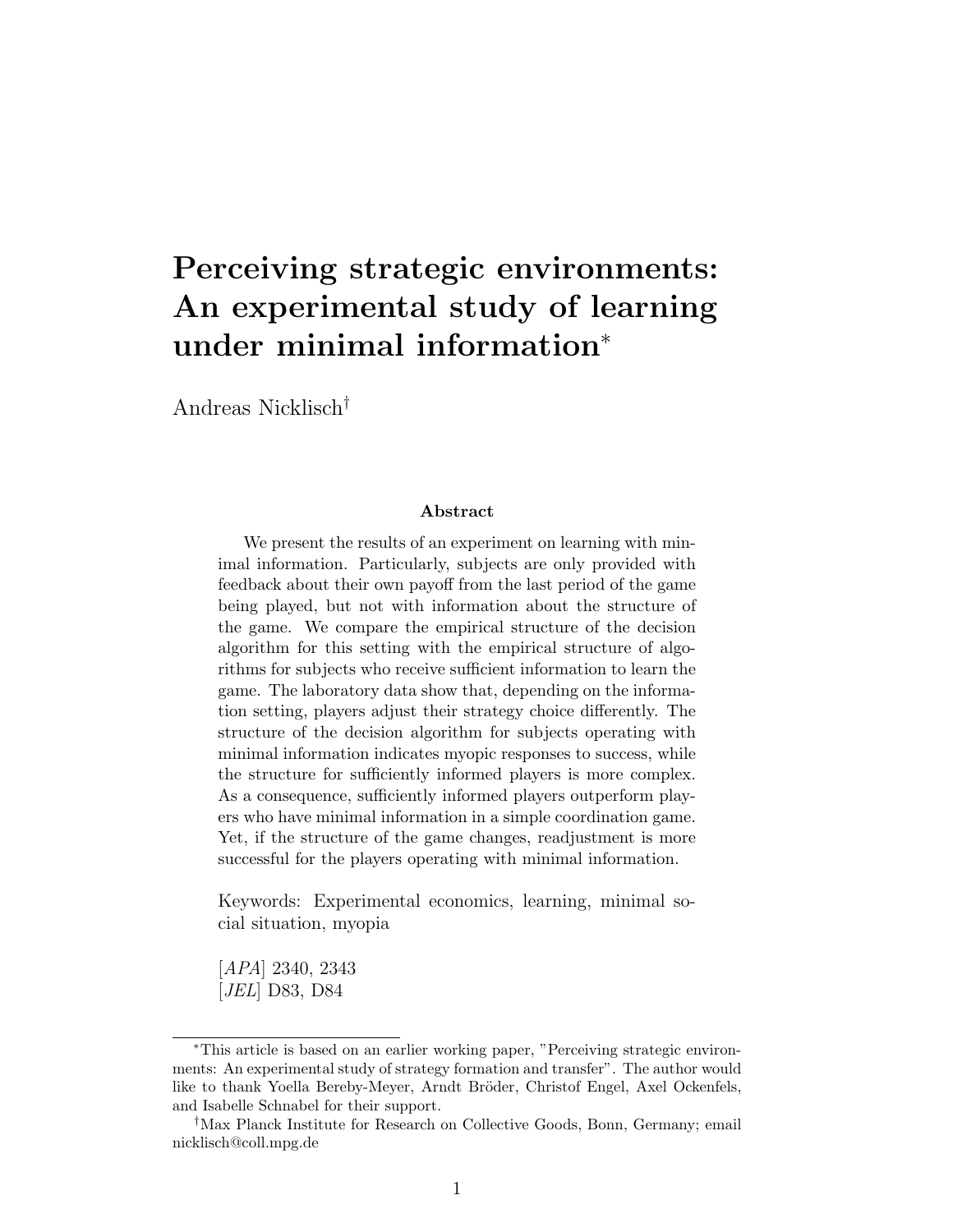### 1 Introduction

During the last decade, there has been an increasing economic literature on individual learning theories (e.g., Crawford, 1995, Mookherjee & Sopher, 1997, Fudenberg & Levine, 1998, Huck et al., 1999). Those theories apply algorithms to predict individual adaptation processes. Experimental data show that algorithms that base decisions on a rich set of information, for instance fictitious play, poorly describe human behavior.<sup>1</sup> Rather, algorithms of limited cognitive sophistication are more useful descriptions of real decision making (e.g., Roth & Erev, 1995, Erev & Roth, 1998, Camerer & Ho, 1999). Among all pieces of information, one's own payoffs appear to be the most relevant.<sup>2</sup> Even for fairly complex environments, Nagel & Vriend (1999) show that subjects' behavior can best be described by the simple rule of directional learning relating individual actions and individual payoffs. The experimental evidence suggests that subjects use the provided information quite selectively; unnecessary information is neglected.

We want to pursue the issue in the opposite direction. By and large, the literature on individual learning is concerned with which information is important for the decision algorithm. The objective of our paper is to investigate how the structure of a particular decision algorithm responds to the information received about the environment. Especially, we are interested in exploring how subjects behave under conditions of minimal information, that is, if they do not know the payoff matrix of the game, and if their own payoffs are the only feedback players receive, and how the structure changes if information is enriched. For this purpose, the structure of the decision algorithm both for players with minimal information and for players with additional information is estimated and compared. There are only a few studies dealing with learning under conditions of minimal information (e.g., Arickx & van Avermaet, 1981, Mitropoulos, 2001). The general results suggest that the restricted feedback leads to more inertia in players' actions than they exhibit in settings with a richer feedback (Mookherjee & Sopher, 1994, van Huyck et al., 2005). In oligopoly experiments, inertia of less informed players leads to less competitive prices/quantities (Huck et al., 1999); later studies, however, cannot confirm this result for actions in continuous time (Friedman et al., 2004).

For the estimation, we use the experience-weighted attraction learning model (hereafter EWA) by Camerer & Ho (1999). The EWA model

<sup>&</sup>lt;sup>1</sup>Fudenberg  $\&$  Levine (1998) extensively discuss fictitious play.

<sup>&</sup>lt;sup>2</sup>Strategy choice obeys the "law of effect" (e.g., Herrnstein, 1970) as strategies which have been successful are played more frequently than those which have been less successful.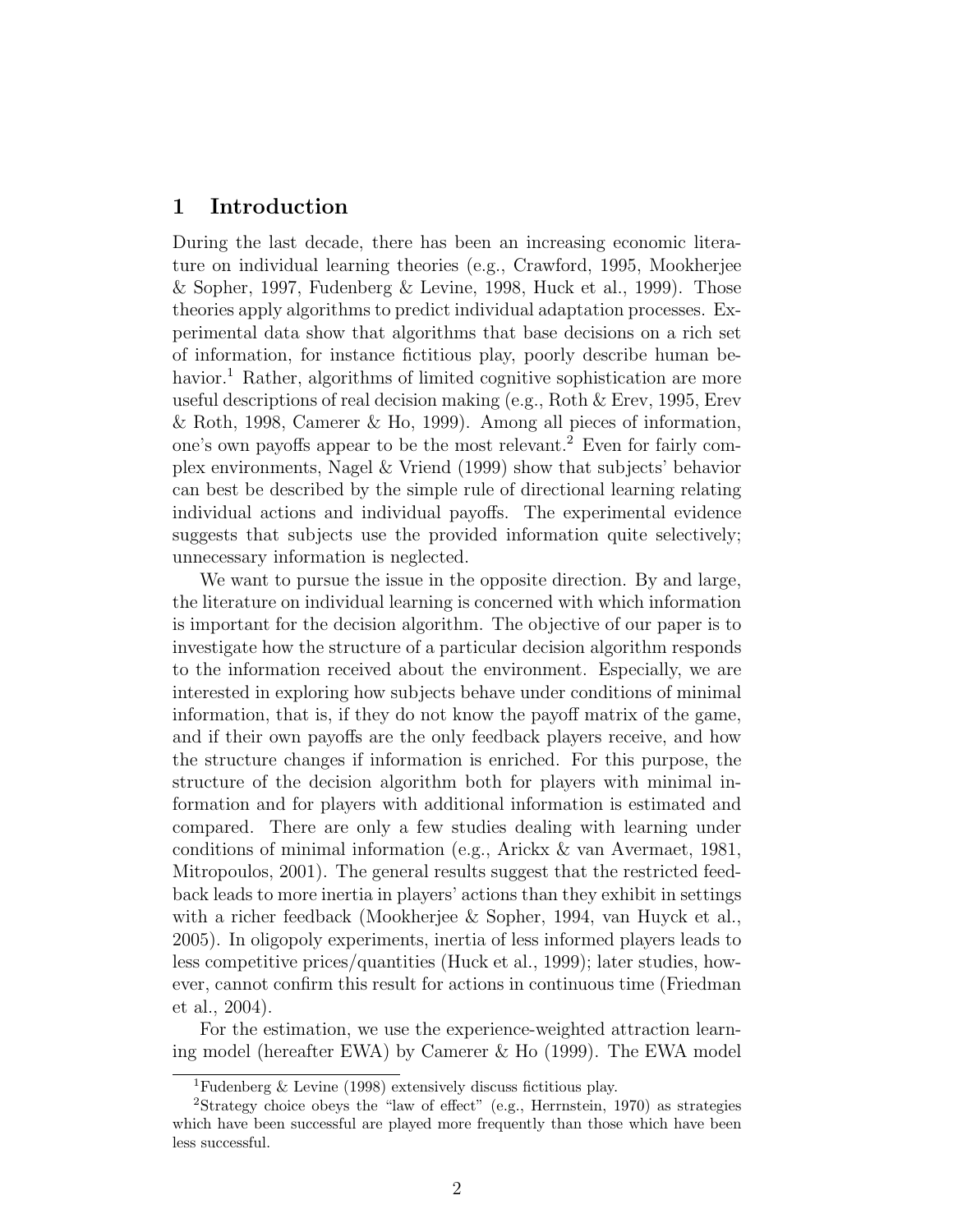provides us with a framework assessing the explanatory power of simple decision algorithms, like reinforcement learning, and directional learning. Prior to playing, subjects are not informed about the structure of the game. However, some players receive sufficient information in order to learn the structure of the game, while other do not. We focus in our experiment on two simple 2x2 games, the mutual fate game (hereafter MFC) and the fate control/behavior control game (hereafter FCBC). We will introduce the two games in Section 2. We chose these two games since successful coordination in the games requires that the decision algorithm has a specific structure. In Section 3, we discuss the EWA model, along with the structure it needs for the MFC and the FCBC. Section 4 reports the experimental data. Section 5 discusses the results of our experiment.

### 2 The games and the experimental design

In the experiment, all subjects are informed that they will be playing a simple 2x2 game, that is, two players, two alternative actions, that involve only two possible payoff levels, either 0 or 1. Consequently, in principle, players face  $2^8$  possible games.<sup>3</sup> Eliminating all the trivial  $\gamma^4$  and all games with a weakly dominated action, four different types of games remain: the matching pennies games (where one player wins one point when he chooses the same action as the opponent, while the other wins when he chooses the opposite action of the other), a simple coordination game (where both players win a point when they both choose the same action), MFC, and FCBC (Mitropoulos, 2001). Psychologists are more familiar with MFC since it characterizes what psychologists define as a minimal social situation (Sidowski et al., 1956, Kelley et al., 1962). Here, one of at least two persons affects the payoff of at least one other player by choosing an action – possibly even without knowing of this effect. Crucially for MFC, the individual payoff of one player depends exclusively on the actions by the other player, but is not influenced by the action that one choices. The resulting bimatrix of the game is shown in Table 1.

Of course, any mixed strategy vector is a weakly dominated Nash equilibrium. One can think of the following illustrative example. Consider two train compartments, denoted as left and right. Both compart-

<sup>3</sup>This setting is different from that in experimental detecting games, which test the ability of subjects to investigate the type of counterpart they have, while knowing what type they themselves are (e.g., Cox, Shachat & Walker, 2001 and Oechssler & Schipper, 2003). We do not have any prior information about any type of player.

 ${}^{4}$ Games where both players receive the payoff / do not receive any payoff, irrespective of the action chosen.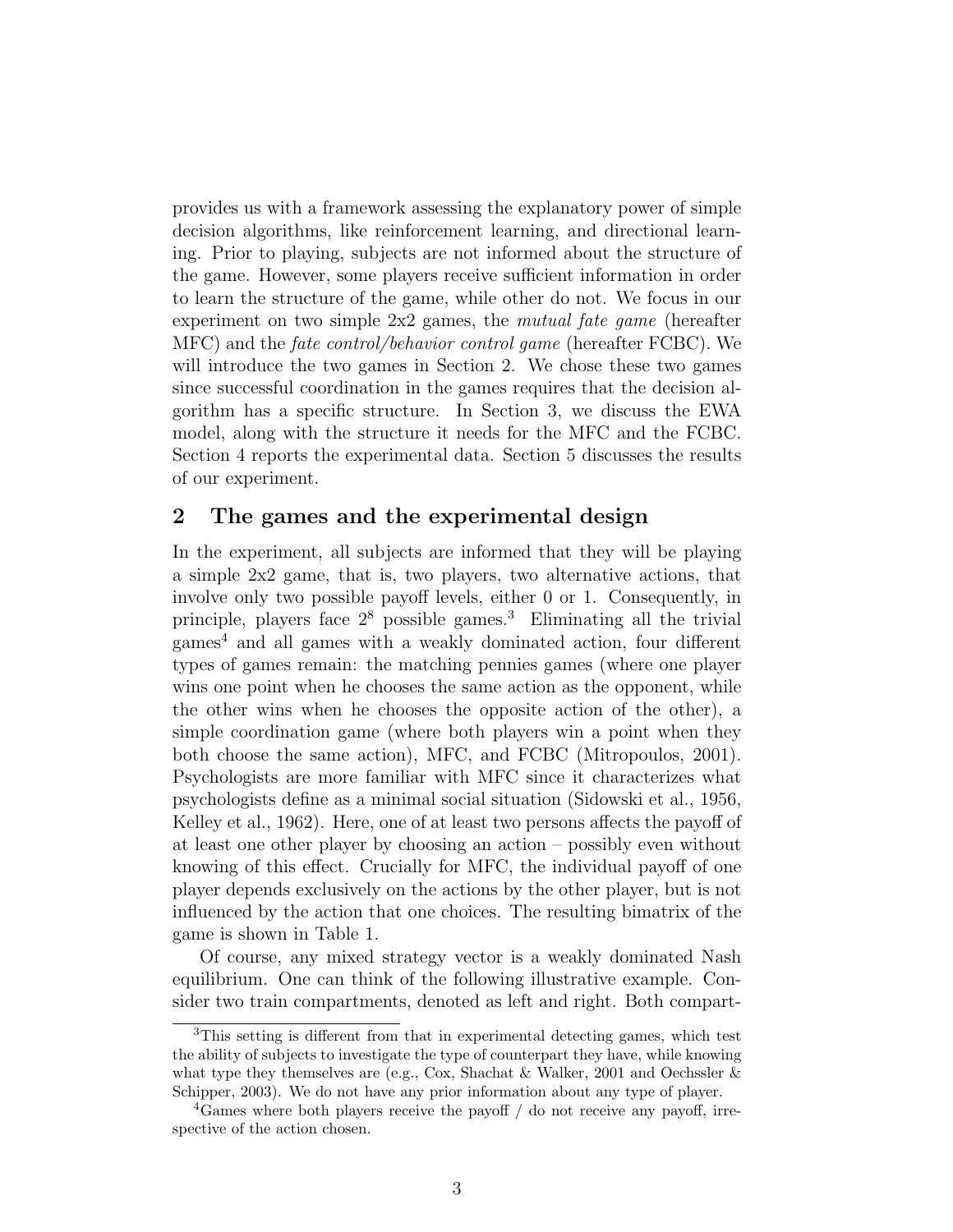|               | player 2 | $\it a$ |  |
|---------------|----------|---------|--|
| player 1      |          |         |  |
|               |          |         |  |
|               |          |         |  |
| $\mathfrak a$ |          |         |  |
|               |          |         |  |

Table 1: The payoff matrix for the mutual fate control game

ments are equipped with a two-scaled air-conditioning system. However, the system control in the right compartment controls the system in the left compartment, and vise versa. Let us assume that travelers are not allowed to leave their compartments. The interesting question now refers to how travelers in the left compartment signal the travelers in the right compartment their desire for low/high temperatures by use of the system control in their compartment. Simultaneously, travelers in the right compartment try to signal their needs using their system control.

The second game we use for our laboratory experiment differs only slightly from the MFC. The fate control/behavior control game was first introduced by Thibaut & Kelley (1959) and Rabinowitz et al. (1966). Whereas in the MFC, any mixed strategy vector is a weak Nash equilibrium for both players, in the FCBC, for one player there is a best response to the action of the other player. The relationship among the players can be characterized as follows: player 1's action determines the payoff of player 2, regardless the action chosen by player 2. Therefore, any mixed strategy vector is a best response by player 2. However, player 1 has a distinct best answer to the action chosen by his/her counterpart, that is, player 1's payoff depends on player 1's and player 2's action. The resulting bimatrix for the payoffs of the FCBC is shown in Table 2.

For  $p$ , indicating the probability of player 1 choosing  $a$ , and  $q$ , the probability of player 2 choosing a, any q for  $0 \le q \le 1$  belongs to an equilibrium vector  $(p, q)$ . However, for player 1 it is possible to specify three optimal responses; thus, we have the three types of equilibrium vectors  $(p, q)$  in the FCBC:  $(\frac{1}{2}, \frac{1}{2})$  $(\frac{1}{2})$ ,  $(0, q')$ , and  $(1, q'')$  for all q' and q'', respectively, such that  $0 \le q' < \frac{1}{2} < q'' \le 1$ .

The experiment consists of 4 phases. Pairs of players remain in the same group throughout the entire experiment. Participants first face two phases of 30 periods each of the MFC. Within each phase, the structure of the payoff matrix does not change. Between phases, we permutate the payoff matrix of the MFC and inform players that the structure of the game has changed. After two phases of the MFC, we permu-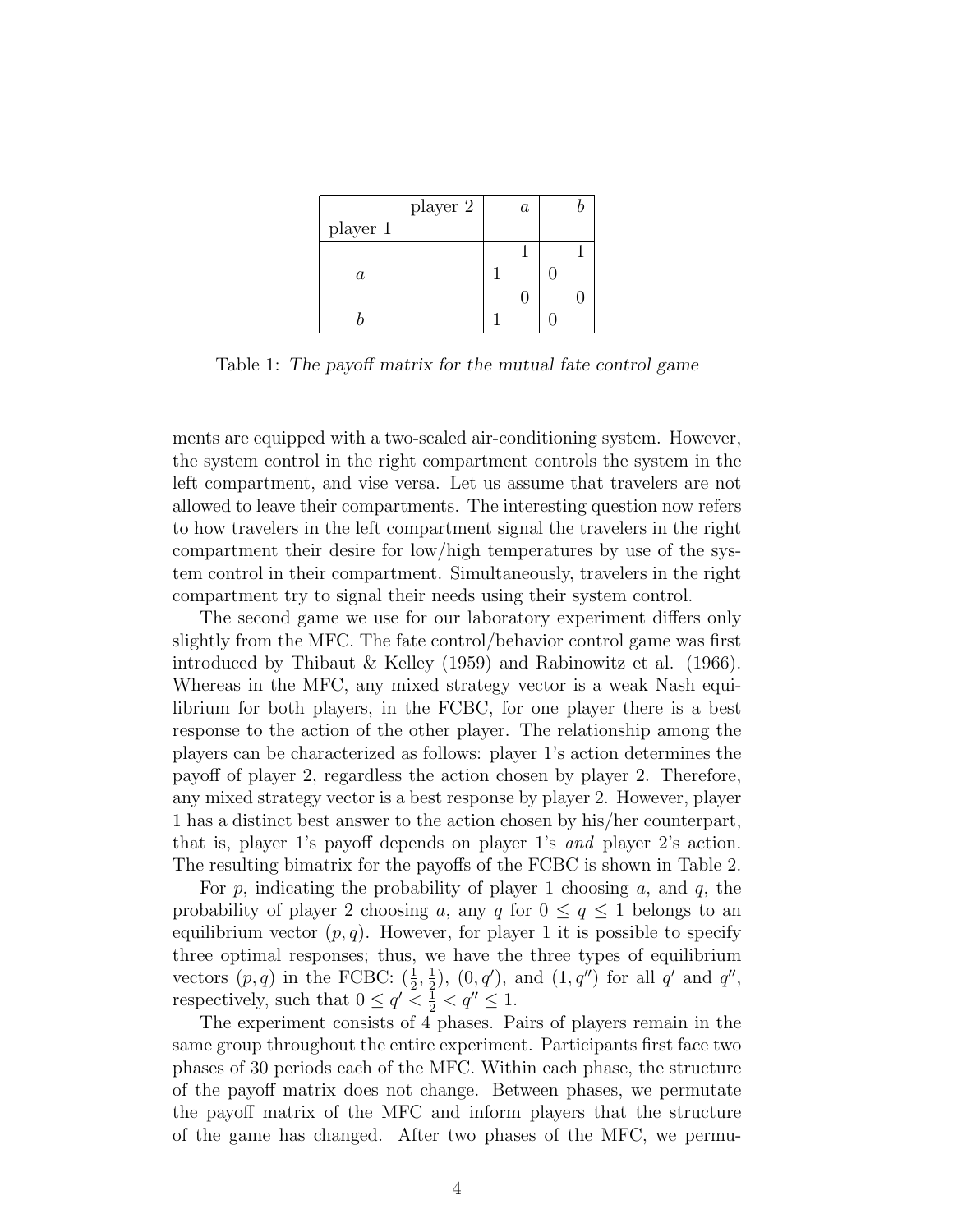|               | player 2 | $\mathfrak a$ |  |
|---------------|----------|---------------|--|
| player 1      |          |               |  |
|               |          |               |  |
| $\mathfrak a$ |          |               |  |
|               |          |               |  |
|               |          |               |  |

Table 2: The payoff matrix for the fate control/behavior control game

tate the structure of the payoff matrix such that subjects face a FCBC. Again, the structural change is announced, and subjects play 30 periods. Thereafter, we permutate the payoff structure such that players face another FCBC. After announcing the structural change, subjects play for another 30 periods.

The complexity differs substantially if the games are played under the minimal information setting or with sufficient information, allowing players to understand the structure of the game. In particular, we will observe decisions of players with the following degrees of information about the games:

- (*The minimal information setting*) Both players are informed that they will be playing a symmetric two-person game<sup>5</sup> with two choices and a payoff of either 0 or 1. As feedback, they receive only their own payoff. We refer to these subjects as the low informed players (hereafter LI players).
- (The rich information setting) In addition to the information available in the LI condition, both players observe the choice of their counterparts in the same period. We refer to these subjects as the rich informed players (hereafter RI players).

Note that LI players cannot understand the structure of the game. They may observe that there is little relation between their own action and their own payoffs, but they cannot learn that the action of the counterpart exclusively determines their own payoffs. In contrast, RI players can learn the structure of the games by disentangling the payoffs for all four cells of the games. In addition to these two treatment conditions, one may argue that additional incentives facilitate the understanding of the game's structure. Subjects may search more systematically if finan-

<sup>5</sup>Of course, we informed players that symmetry is not retained in phases two, three and four.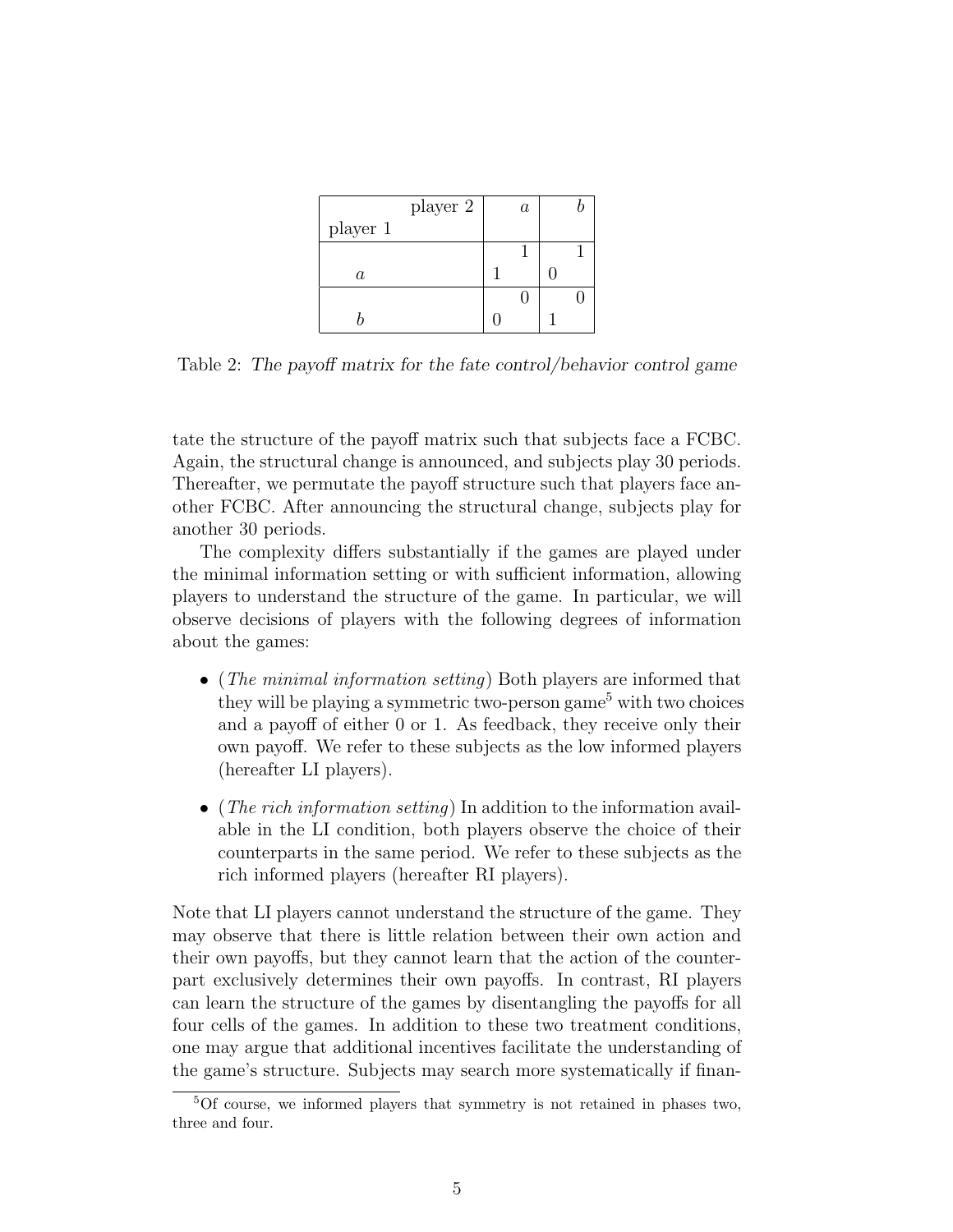cial incentives vary across the experiment. Therefore, we introduce the following treatment condition:

• (The rich information plus setting) Both players receive the same information as RI players. However, their payoff is either 0 or 1 in the first phase of the experiment, 0 or 2 in the second phase, 0 or 3 in the third phase, and 0 or 4 in the fourth phase. We refer to these subjects as the rich informed "plus" players (hereafter RI+ players).

Finally, we want to disentangle the behavior of players who received minimal information and the influence due to having previously played the MFC. For this purpose, we consider minimally informed players who only participated in the FCBC.

• (*The control setting*) Both players receive the same information as LI players, but play only two phases of the FCBC. We refer to these subjects as the control players (hereafter CO players).

In the experiment, both subjects in each group are either LI players, RI players, RI+ players, or CO players. At the end of each phase, participants are asked to describe the payoff mechanism in an open question. Furthermore, in order to estimate subjects' short-term memory capacity after the experiment, subjects are asked to participate in a Wechsler digit span test (Wechsler, 1945). For one second we present random numbers with increasing digits, which have to be repeated by subjects after the number disappeared. We use the number of the last digits correctly reported as an approximation of the short-term memory capacity of the subjects. We introduce both the open question and the memory test to get more insights about the relation between memory capacity, information levels, and the correct understanding of the games' structure. Yet, we have to mention that no monetary incentives are provided for either task.

# 3 Learning and the minimal information setting

It seems that the MFC and the FCBC are rather simple. However, if played under the minimal information setting, the situation changes dramatically. We argue that the MFC and the FCBC are complex games, since, referring to measurements of the cognitive complexity of games, the fact that the players' own payoffs depend exclusively on the action the counterpart's choice is puzzling. Schelling (1960) provides the basic distinction between pure-motive and mixed-motive games. Pure-motive games are easy to grasp since they are characterized by a clear-cut correlation between the two players' preferences for their actions; yet, the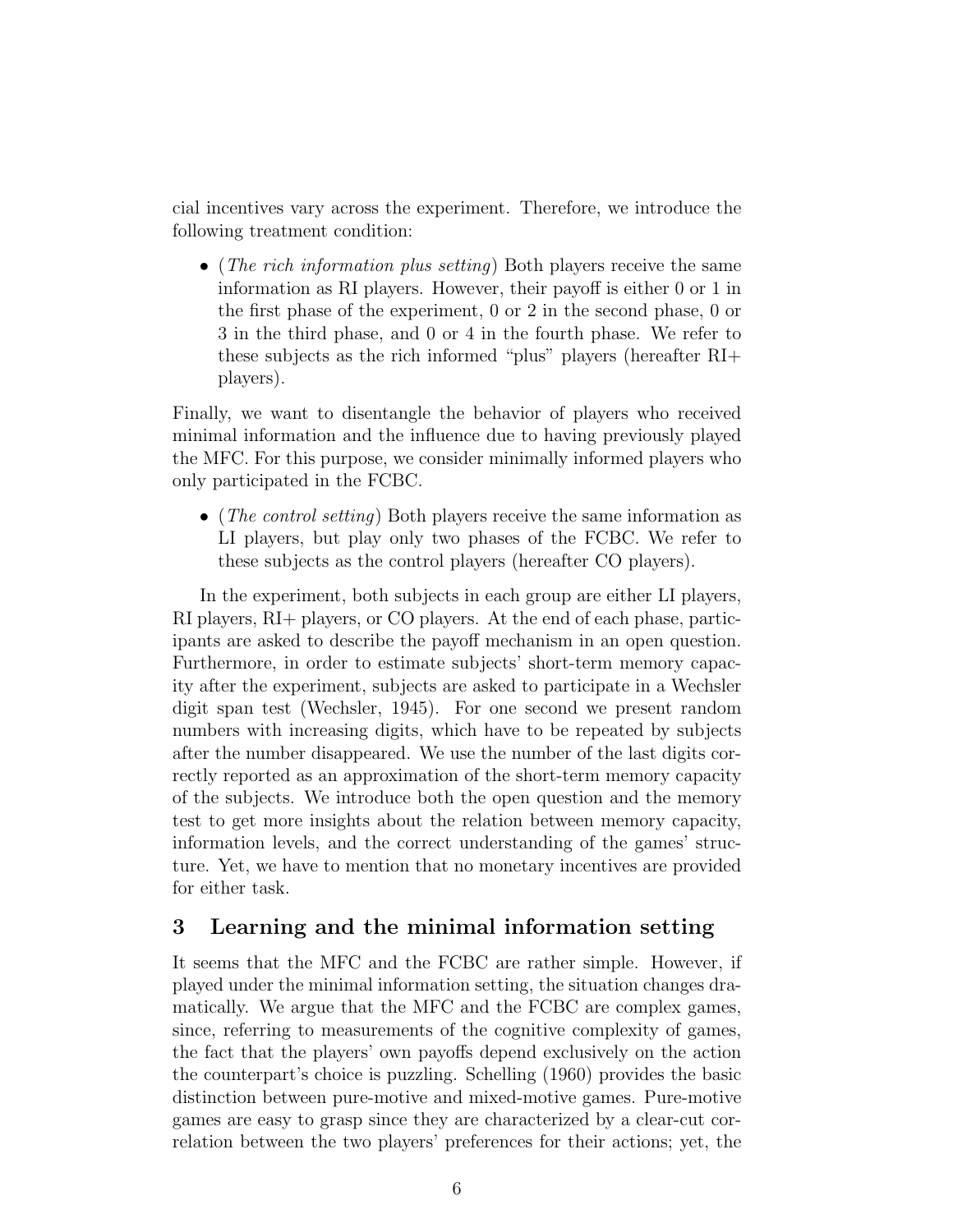non-correlated structure of preferences of mixed-motive games is inherently difficult to understand. More formalized, Devetag and Warlien (2005) develop a classification of relational complexity of two-person normal form games that is based on the players' preferences for the order of payoff cells. They show, in an experiment where subjects first have to develop a representation of games of different complexity, that the easier subjects can derive the preferable order of cells by their counterpart from their own order of cells, the better they understand the structure of the game. The better subjects understand the structure, the better they perform while playing the game. In accordance with earlier studies (Nyarko & Schotter, 2000), Devetag and Warlien find that subjects who misrepresent the games behave in a way that is consistent with these representations.

Certainly, the MFC and the FCBC are neither pure-motive games nor games of low relational complexity. The important difficulty arises from the fact that, for both players in the MFC and for one player in the FCBC, any (mixed) action choice is an element of a Nash equilibrium. Previous theoretical studies by Jordan (1991, 1995) demonstrated that, given learning processes, in finite-player, finite-action games played under minimal information setting, behavior converges to Nash equilibria. The interesting – but more demanding – question is whether subjects can coordinate, after repeating the game, on the particular equilibrium that yields the Pareto efficient outcome, that is, action "a" for the bimatrices in Figure 1 and Figure 2. Hereafter, we denote this coordination as Pareto efficient coordination, PEC. In previous experiments for the MFC (Mitropoulos, 2001), 54% of subjects choose the PEC after 10 periods of play. However, the frequency remains far below the rate that one expects for a convergence towards the PEC. After 100 periods, Mitropoulos finds only 66% of subjects choosing the PEC. This result confirms earlier experiments reported by psychologists (e.g., Rabinowitz et al., 1966, Arickx & van Avermaet, 1981). However, in those experiments, subjects typically did not know whether they were playing a two-person game, and incentives were non-monetary.

Apparently, the difficulty of successfully coordinating varies in accordance with the degree of information about the game. Moreover, it seems plausible to assume that the degree of information crucially changes the way players make their decisions. Hence, we should see differences for the estimated decision algorithms depending on the degree of information. For all estimations, we use a simplified version of the EWA learning model proposed by Camerer and Ho (1999), since this model is a very general representation of several learning rules. The EWA model refers to the attractiveness of actions which are updated based on pay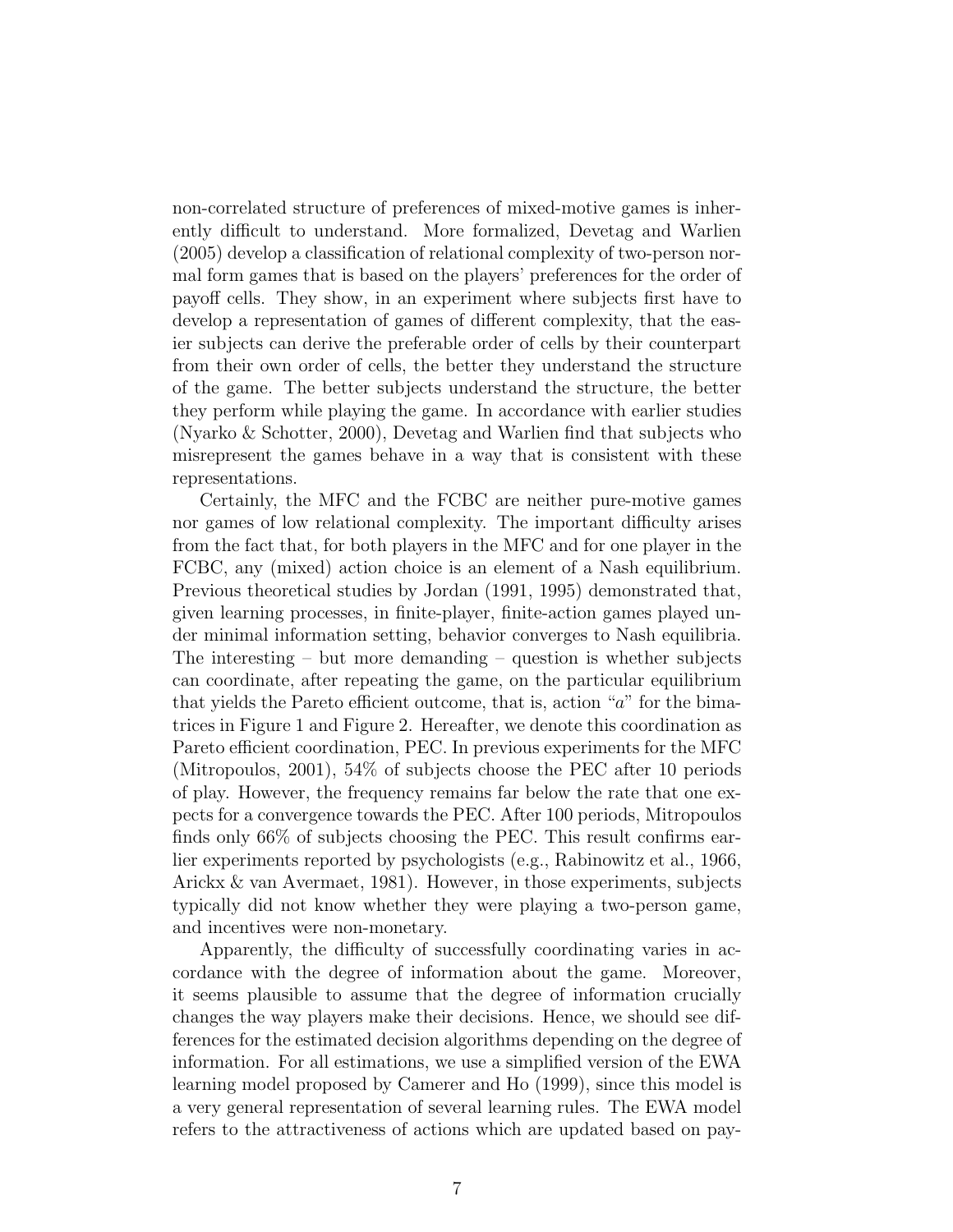off experience. Unlike the standard reinforcement learning (e.g., Roth & Erev, 1995), EWA also considers the hypothetical reinforcement of actions that were not chosen (according to the payoff they would have yielded). In particular, we define, for player  $i$ , the attraction of a certain action  $a_i^j$  $i$  to be chosen in period  $t+1$ ,  $A_i^j$  $i(t+1)$  as

$$
A_i^j(t+1) = \rho_1 A_i^j(t) + \rho_2 \pi_i(a_i^j, a_{-i}(t)) + \rho_3 I(a_i^j) \pi_i(a_i^j, a_{-i}(t)), \qquad (1)
$$

where  $\pi_i(a_i^j)$  $i<sub>i</sub>, a<sub>-i</sub>(t)$  denotes player i's payoff, yielded by i's choice of action  $a_i^j$ <sup>*i*</sup>, given the choice  $a_{-i}(t)$  by all players other than *i* in period t. Furthermore  $I(a_i^j)$  $i$ ) equals 1 if player *i* actually chose  $a_i^j$  $i$  in period t; it is otherwise  $0.6$  Thus, the coefficient  $\rho_3$  reflects the difference in the influence between a payoff yielded and a payoff that would have been yielded. On the other hand, the coefficient  $\rho_1$  indicates the autoregressive influence of earlier experience on the current attractiveness of a certain action, that is, the non-myopical influence for the decisions.

Depending on the parametrization of  $A_i^j$  $i(t+1)$ , the EWA allows us to characterize different learning rules. A very common type of simple learning is reinforcement learning. For reinforcement learning, only actually yielded payoffs influence attractiveness, so that we expect  $\rho_1 \neq 0$ ,  $\rho_3 > 0$ , but  $\rho_2 = 0$ . However, Mitropoulos (2001) shows for the MFC that reinforcement learning fails to provide PEC, and it describes the behavior of LI players rather poorly. Therefore, we need a different approach to describe the behavior of players who reach PEC. This approach is rather simple and follows the basic structure of learning direction theory (Selten & Stöcker, 1986). The theory posits that players change their choices in accordance with a qualitative picture of the world. Whenever they get a negative feedback (no payoff per period), they change the direction of their action. Specifically for the MFC, Mitropoulos (2001) offers the win-stay/lose-change adaptation scheme (hereafter ws/lc), which leads, for the MFC, to coordination on the PEC.<sup>7</sup> Note that the ws/lc decision rule leads to the restriction of  $\rho_2 > 0$ , while  $\rho_1 = \rho_3 = 0$ . Thus, players learn to act myopically. Figure 1 shows the evolution of action if both players follow ws/lc. Let us assume that players find themselves

<sup>6</sup>The original EWA model provides a richer set of parameters, a depreciation rate  $\sigma_1$  that measures the fractional impact of previous experience, and a discount factor  $\sigma_2$  that depreciates previous attraction. The factors depend on the amount of previous experience in order to capture the "power-law of practice", i.e., the influence of new experience decreases with experience. We will not focus on these parameters, as they are not essential for our further argumentation. Nonetheless, they can be reproduced from our set of parameters by  $\sigma_1(t) = \frac{1-\rho_2-\rho_3}{(\rho_2+\rho_3)t}$  and  $\sigma_2(t) = \frac{\rho_1}{(\rho_2+\rho_3)t}$ , with t denoting the amount of previous experience.

<sup>7</sup>This rule shows some similarities to the class of search-and-select adaptation rules proposed by Conlisk (1993).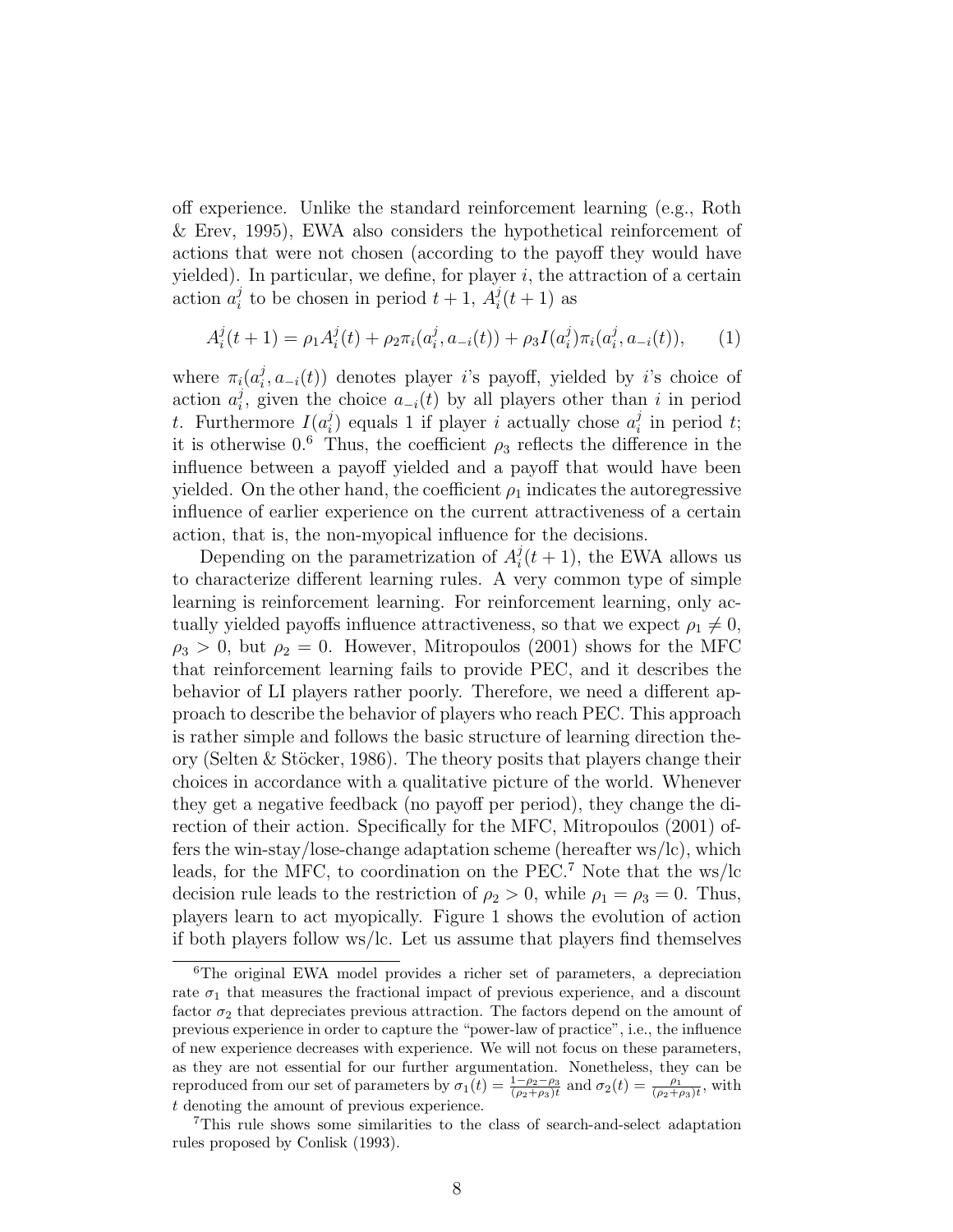| period $t$           | $t+1$ | $t+2$ | $t+3$         |  |
|----------------------|-------|-------|---------------|--|
| player $1 \mid b(1)$ | b(0)  | a(1)  | $a(1) \ldots$ |  |
| player $2   a (0)$   | b(0)  | a(1)  | $a(1) \ldots$ |  |

Figure 1: The ws/lc adaptation for the MFC (payoffs in parenthesis)

in the constellation of period  $t$ . Then, ws/lc leads to PEC within the next two periods. If, however, players find themselves in the constellation of period  $t + 1$ , PEC is reached in the next period. Finally, if both players follow ws/lc, their actions do not change thereafter, that is, in period  $t + 2$  and later periods. It is important to stress that all players, LI, RI, RI+, and CO players, receive such a degree of information that they can develop a reinforcement learning algorithm. However, ws/lc requires an understanding of the basic structure of the MFC; otherwise the prediction of  $\rho_2 > 0$  seems counterintuitive. Thus, we test the data of RI and RI+ players for the ws/lc. For reasons of completeness, we also retain  $\rho_2$  in the estimation for LI players, but do not assume  $\rho_2 > 0$ here. Previous experimental evidence by Mitropoulos (2001) suggests that subjects acquire a representation of the game that is much more complex. Particularly, he reports frequent individual patterns such as an alternation in their choices of actions or in the sequences of certain changes in actions. Empirical behavior must therefore be modelled such that  $\rho_2 > 0$ ,  $\rho_3 > 0$ , and, especially,  $\rho_1 \neq 0$ , for example, that alternating changes of actions would result in  $\rho_1 < 0$ .

More abstractly, ws/lc learning refers to the most simple algorithm with the least number of significant coefficients of the EWA model. One can argue that the rich information setting – and even more, the rich information plus setting – facilitates sufficient information about MFC, and, therefore, promotes decisions to follow the simple ws/lc rule. Consequently, one expects that players in the minimal information setting will be free to interpret the MFC in various ways since they cannot understand the game. Thus, we can assume that the estimated structure of LI players' decision algorithms will be more complex than those of RI and RI+ players, since LI players have no chance to detect the structure of the game.

On the other hand, one can claim that more information facilitates decision algorithms with more complex structures. This argument rests on the idea that the less players know about the game, the less can they (mis)interpret its structure. Thus, we have to test whether the structure of LI players' decision algorithm is less complex than those of RI and RI+ players.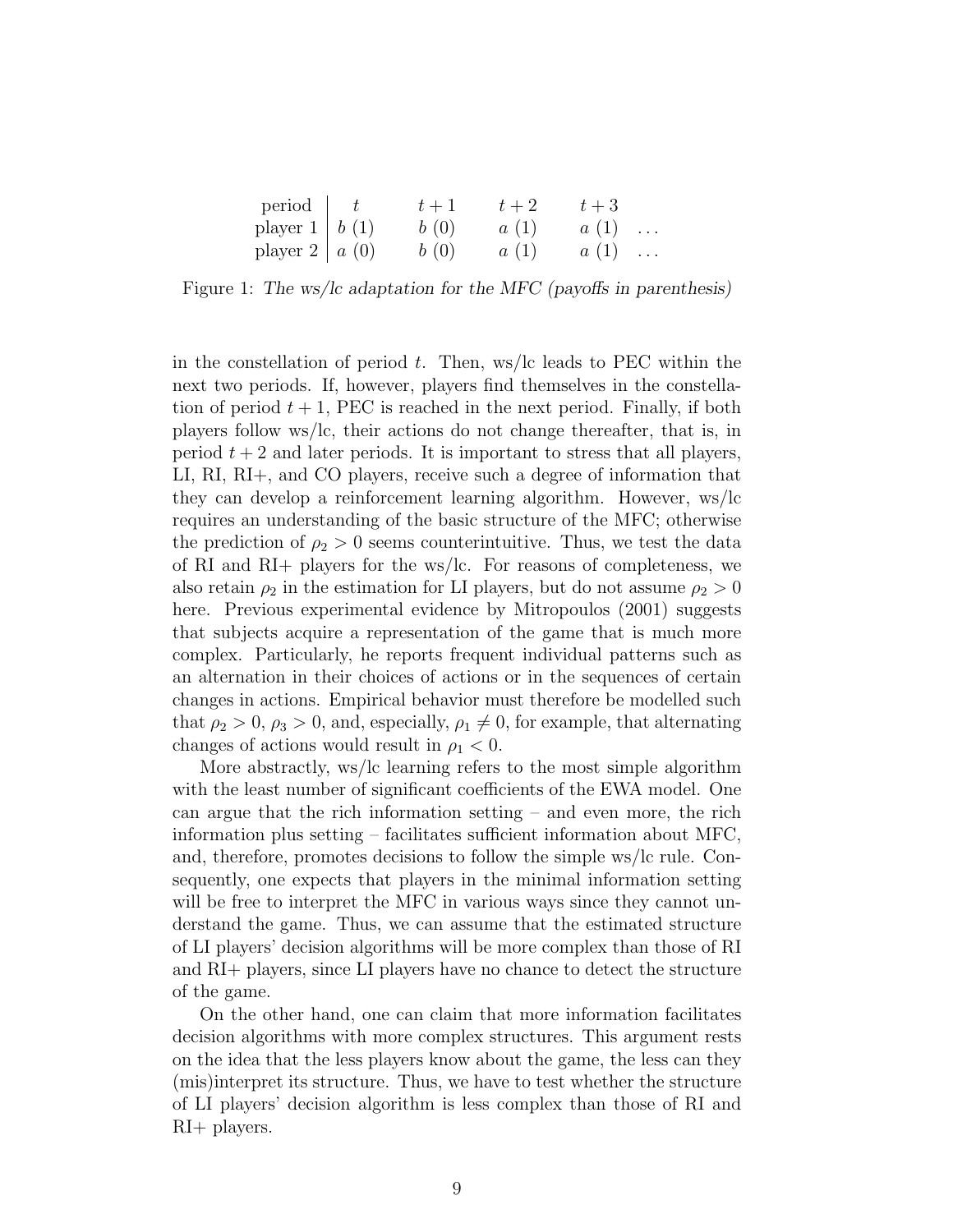| period               | $t+1$ | $t+2$ | $t+3$         |  |
|----------------------|-------|-------|---------------|--|
| player $1 \mid b(0)$ | a(0)  | b(1)  | $b(0) \ldots$ |  |
| player $2 \mid a(0)$ | b(1)  | b(0)  | $a(0) \dots$  |  |

Figure 2: The ws/lc cycle moves in the FCBC (payoffs in parenthesis)

A major difficulty arises for subjects who apply the successfully learned ws/lc strategy for the PEC in the FCBC. Unless they start with PEC by pure chance, ws/lc creates cycle moves (see Rabinowitz et al., 1966). Figure 2 schematically shows the cycle moves for the FCBC according to ws/lc. Suppose players find themselves in the constellation of period t. Then ws/lc leads to a change in action for both players so that they end up in the constellation of period  $t + 1$ . Departing from period  $t + 1$ , player 1 changes his action, while player 2 does not; this leads to the constellation of period  $t + 2$ . Therefore, player 1 retains in the same course of action, whereas player 2 changes his course of action in  $t+3$ . As a result, the evolution of action ends again in a constellation equivalent to t, and the PEC is not reached on this cycle.

Thus, experienced players, that is, subjects who learned to adapt their actions according to ws/lc, have to unlearn myopia if they are to be successful in the subsequent FCBC game. Note that no unlearning is required if players, under the minimal information setting, acquired a more complex, suboptimal decision algorithm.

# 4 Experimental results

#### 4.1 The mutual fate control game

Experiments took place at the computer laboratory of the Max Planck Institute for Economics in Jena, Germany, and at the computer laboratory of the University of Bonn, Germany. In total, 160 mostly undergraduate students participated in the computerized experiment, using zTree software (Fischbacher, 1999). Subjects were recruited using ORSEE software (Greiner, 2004). Thus, we observe, in sum, 20 pairs for each condition. Subjects needed approximately 60 minutes for the entire experiment (35 minutes in the control condition).<sup>8</sup> During the experiment, participants received payoffs in experimental currency units, which were converted afterwards to euros. Average earnings were quite surprising. Including a 2.50 euro show-up fee, on average, LI players earned 8.30

<sup>8</sup>Due to timing problems of participants, we had to dismiss 29 subjects across all treatment conditions before they performed in the digit span test. Therefore, we have no approximation of their short-term memory capacity.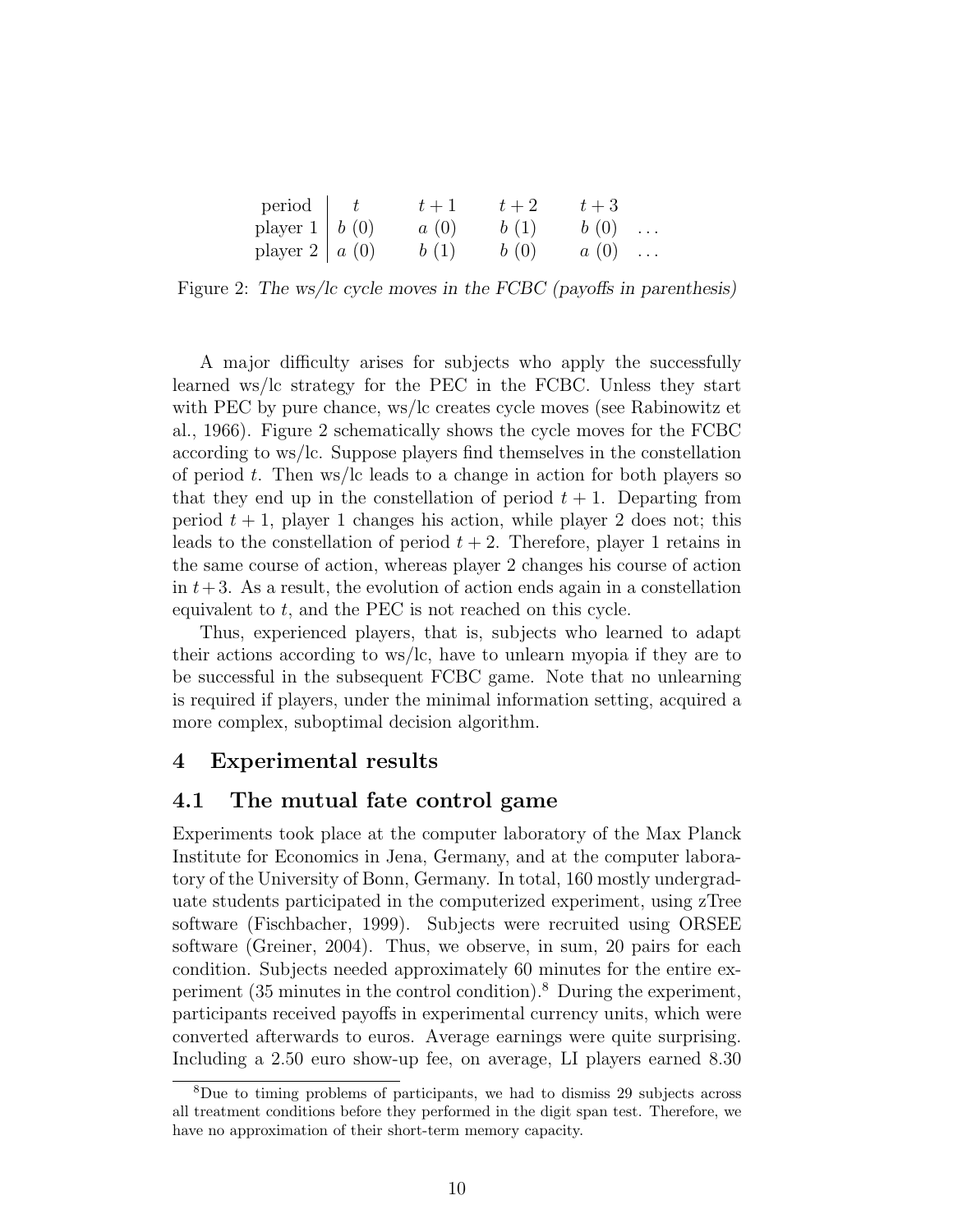euros (standard deviation 1.26), RI players only slightly more, at 8.70 euros (sd 1.33), while RI+ players were paid 16.30 euros (sd 1.99), and CO players 5.50 euros (sd 2.13).

It is not surprising that the comparison of the first phase frequencies of PEC for LI players and RI players suggests that the richer information level facilitates coordination. Throughout the first 10 periods of the first phase, 55% of the RI players chose the PEC. For the last 10 periods, this number increased to 67%. On the other hand, LI players started with  $49.5\%$  for the first ten periods and ended with  $60.8\%$ <sup>9</sup>. The latter results correspond roughly to findings that have been previously reported (e.g., Mitropoulos, 2001). Figure  $3(i)$  shows the development for 5 period averages of the PEC across the first phase. However, the result changes dramatically if we consider the coordination frequencies for RI+ players. These players chose the PEC in 46% of the cases across the first ten periods and in 56.8% across the last ten periods. Note that there is a significant difference between the averages of RI and RI+ players for the first ten periods and the last ten periods, while the other frequencies do not differ significantly.<sup>10</sup> It seems that the additional incentive for RI+ players, that is, the prospect of earning significantly more in later phases of the experiment, hampers coordination in the first phase. We will discuss this point later in more depth.

Quite surprisingly, in the second phase of the MFC, the LI players outperform RI players in terms of the frequency of PEC. Figure  $3(ii)$ shows the development for the 5 period averages of the PEC across the second phase. In the last 10 periods, the frequency of LI players significantly exceeds that of RI players (59% for RI and 67.3% for LI players),  $^{11}$ although subjects under both conditions start with an insignificant difference in the frequency of PEC in the first 10 periods (53% for RI and 55.5% for LI players). Moreover, the averages for RI+ players do not progress across the entire second phase. For the first 10 periods, 47% of players chose the PEC. This rate remained at 47% for the last 10 periods. Both rates are significantly lower than the corresponding rates for the RI and the LI players.<sup>12</sup>

Within the last ten periods of the first phase, the frequency of RI pairs who successfully coordinated on the Pareto efficient cell (52%) exceeded the frequency of LI pairs (44.5%) and the frequency of RI+ pairs

<sup>&</sup>lt;sup>9</sup>Applying two-sided t-tests, all differences differ significantly for  $p < 0.05$ , except for the comparison of the first ten periods for RI and RI+ players.

<sup>&</sup>lt;sup>10</sup>For the former comparisons,  $p < 0.05$  for two-sided t-tests; for the latter comparisons,  $p > 0.05$  for two-sided t-tests.

<sup>&</sup>lt;sup>11</sup>For the former comparison,  $p = 0.49$  for a two-sided t-test; for the latter comparison,  $p = 0.016$  for a two-sided t-test.

<sup>&</sup>lt;sup>12</sup>For all comparisons,  $p < 0.05$  for one-sided t-tests.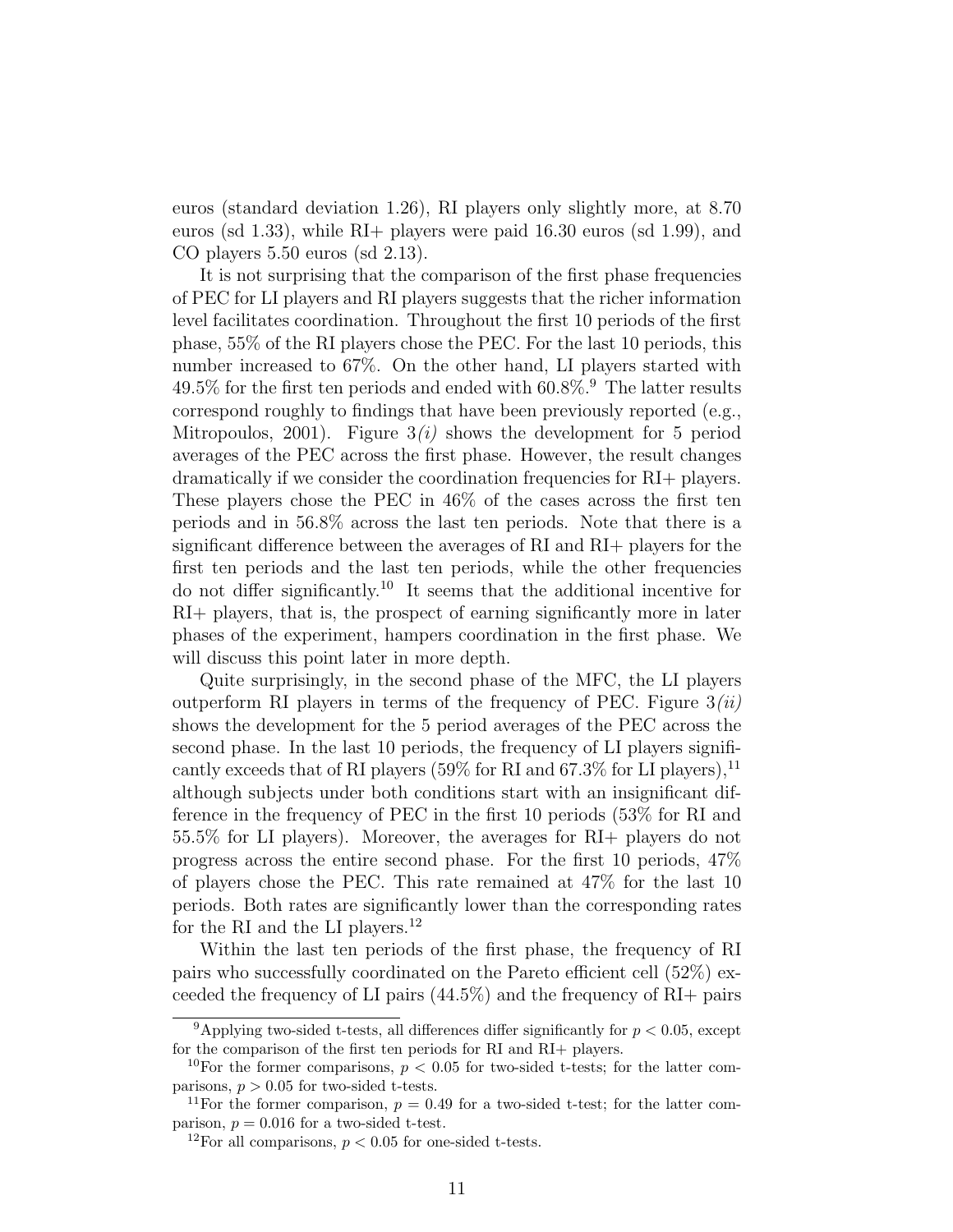

Figure 3: Average frequency of PEC choice in (i) the first phase MFC, (ii) the second phase MFC

(34.5%). In contrast, within the last ten periods of the second phase, 56% of LI pairs coordinated on the Pareto efficient cell, while 47.5% of RI pairs and only 28% of RI+ pairs chose mutual PEC. Moreover, among those LI and RI players who reached PEC in the first phase (second phase), approximately  $\frac{7}{10}$  ( $\frac{4}{5}$ )  $\frac{4}{5}$ ) mutually chose PEC. However, among those RI+ players who reached PEC in the first phase (the second phase), only  $\frac{3}{5}$   $(\frac{3}{5}$  $\frac{3}{5}$ ) mutually chose PEC.

The important question is why RI players perform so poorly in the second phase and why RI+ players perform so poorly throughout both phases of the MFC. Figure 4 offers important insights into both questions. The horizontal axis of Figure  $4(i)$  shows the number of cells of the MFC within which players found themselves during the entire first phase of the experiment, while the vertical axis provides the cumulative frequency of players who experienced, at most, this number of cells. Thus, the figure indicates the proportion of players who experienced all cells of the game. This frequency is less informative for LI players since they cannot disentangle cells and, therefore, cannot understand the structure of the game. Yet, in order to understand the structure of the MFC, RI players and RI+ players have to observe all four cells. For the first phase, one can see that more than 60% of RI players could not understand the structure of the MFC since they did not observe all four cells. On the other hand, the majority of RI+ players observed all four cells of the game. Only 35% of these players were not able to understand the game's structure when they observed three or fewer cells. As shown in Figure  $4(ii)$ , the situation becomes even worse in the second phase. More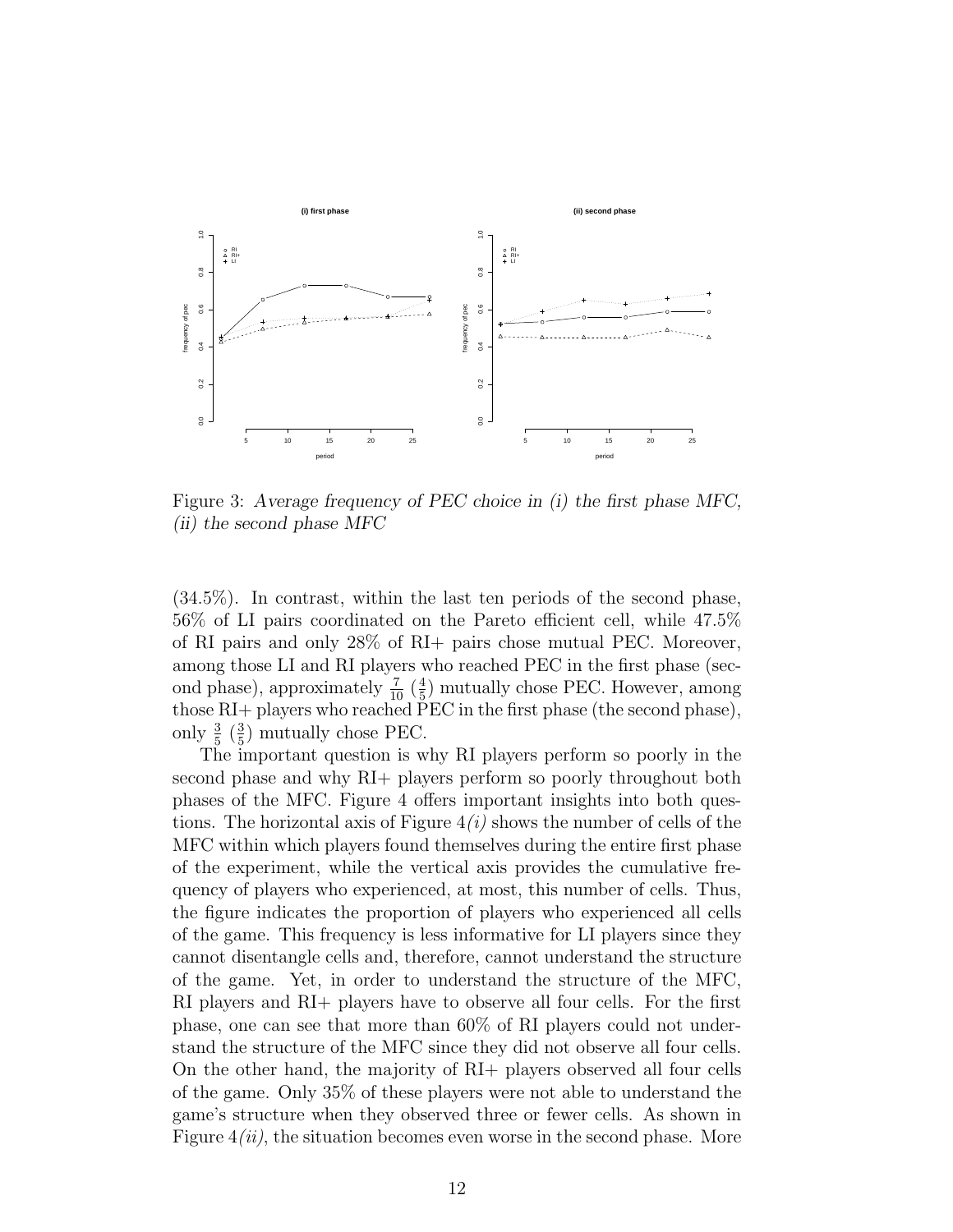than 70% of RI players did not observe all four cells. In contrast, the large majority of RI+ players still explored all four cells. It seems that the additional incentive the RI+ players had increasing their prospective earnings led these players to conduct a very systematic search in the first and second phase of the experiment. That the payoff structure of a game crucially influences behavior has been well documented in previous experiments (Merlo & Schotter, 1999).



Figure 4: Cells explored in (i) the first phase MFC, (ii) the second phase MFC

Does less information facilitate successful coordination in the MFC? LI players outperform RI players in the second phase of the experiment; RI players outperform RI+ players, that is, players who explored the structure of the game most systematically, in both phases of the MFC. It seems that better informed players fall victim to a curse of knowledge. The analysis of the answers to the open questions for the first and the second phase illustrates, for all treatment conditions, that a majority of players hypothesize a direct relation between their own actions and their own payoffs. This result is not surprising for LI players since they do not receive any information about their counterparts. In particular, 67.5% of the statements after the first phase (62.5% of statements after the second phase) describe a pure coordination game, that is, a relation between individual actions and individual payoffs. Yet, the statements of RI players and those under the RI+ condition demonstrate that their additional information does not prevent them from representing the game "egocentrically". More specifically, after the first phase, 72% of the statements (after the second phase, 77.5% of the statements) of RI players and 72% of the statements after the first phase (67.5% of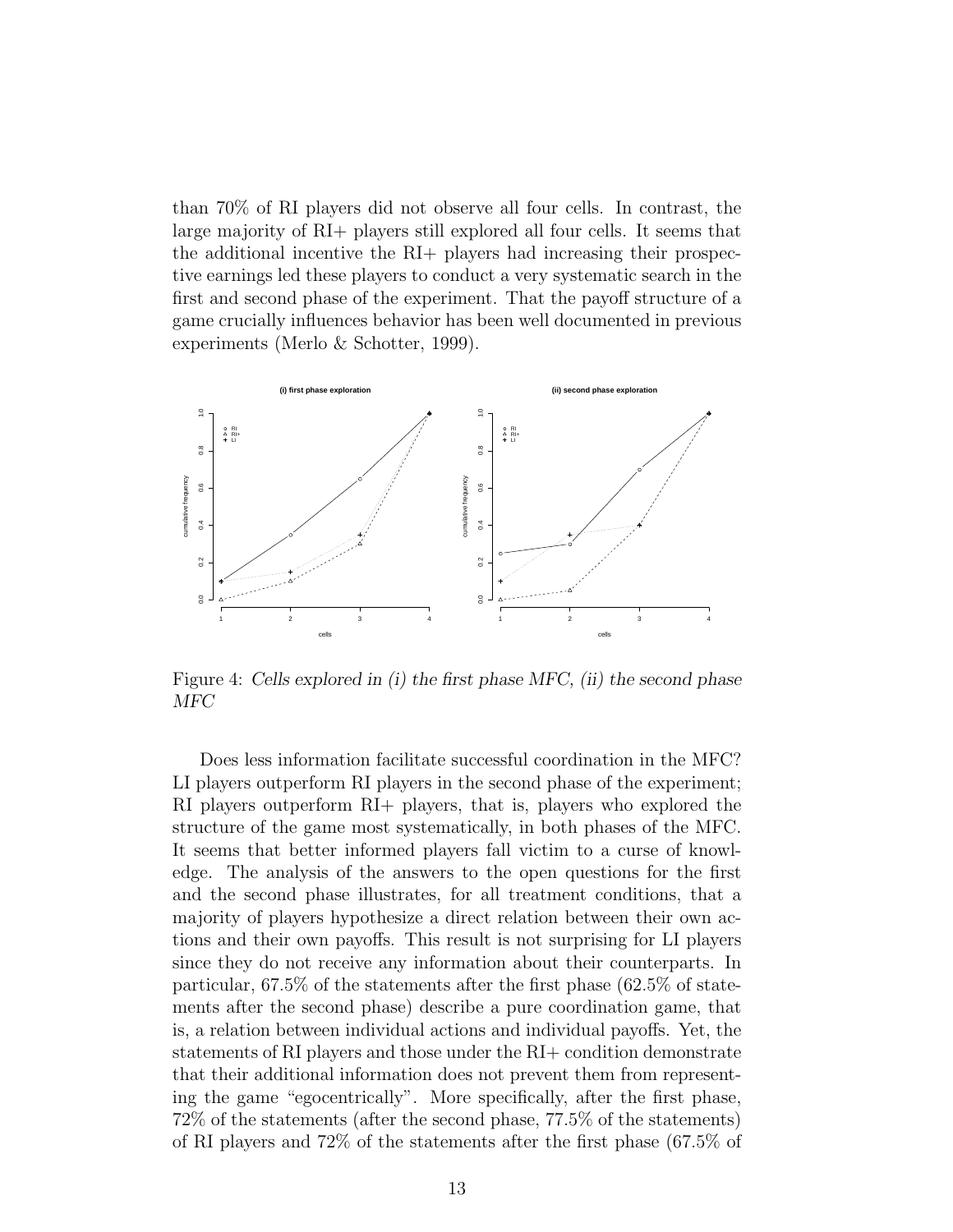the statements after the second phase) of RI+ players refer to a direct relation between their own actions and their own payoffs. This result follows the robust findings of the psychological literature about the illusion of control; it has been well demonstrated that subjects persistently believe that they can control or at least influence their outcomes even in situations in which this is not true (e.g., Langer, 1975).

Thus, an egocentrically biased representation of the game deceases the performance in the MFC. One could argue that players simply apply some mixed strategies of punishments and rewards.<sup>13</sup> Yet, applying the Wald-Wolfowitz one-sample run tests, we can analyze whether the number of sequences in which the same action has been played corresponds with the expected number of sequences under a mixture of strategies (for details see Mookherjee & Sopher, 1994). We find that a lot of players show too much inertia for the mixed strategy hypothesis to have explanatory power. For the first phase, we have to reject the mixed strategy hypothesis for 18 LI players, 25 RI players, and 18 RI+ players (out of 40 players within each treatment condition).<sup>14</sup> For the second phase, we reject the mixed strategy hypothesis for 21 LI players, 22 RI players, and 16 RI+ players.<sup>15</sup>

Based on this observation, it seems likely that the estimation of decision algorithms indicates that the structure of these algorithms differs quite substantially across treatment conditions. For the approximation of the decision algorithm, we run an individual fixed effect logit regression on the attractiveness of action b; thus, we estimate the attractiveness in the range [0, 1], with the latent model as defined in equation (1). Choices from phase two are indicated by the dummy variable two. Thus, the interaction of coefficients with two indicates the learning across phases, for example,  $\rho_1 \times two$  tests whether there is a difference in the influence of  $A_i^j$  $\mu_i^j(t-1)$  between phases one and two.  $\rho_2 \times two$  and  $\rho_3 \times two$ test the other interaction effects. We set the ex-ante attractiveness of b prior to the first periods to 0.5. As in the original EWA model by Camerer and Ho (1999), we restrict our analysis to a simple autoregressive process with one period lag length  $(AR(1))$ . Asterisks indicate levels of significance.<sup>16</sup> We report the number of (clustered) observations (nobs); goodness of fit is reported by the log-likelihood (logLik) and the Akaïke information criterion (AIC). Table 3 reports the result of our

<sup>&</sup>lt;sup>13</sup>Of course, this assumes that players know which action punishes or rewards their counterpart.

 $14p > 0.05$ , Wald-Wolfowitz one-sample run tests.

 $15p > 0.05$ , Wald-Wolfowitz one-sample run tests.

<sup>16</sup>∗ significant at a 10% level, ∗∗ significant at a 5% level, and ∗∗∗ significant at a 1% level.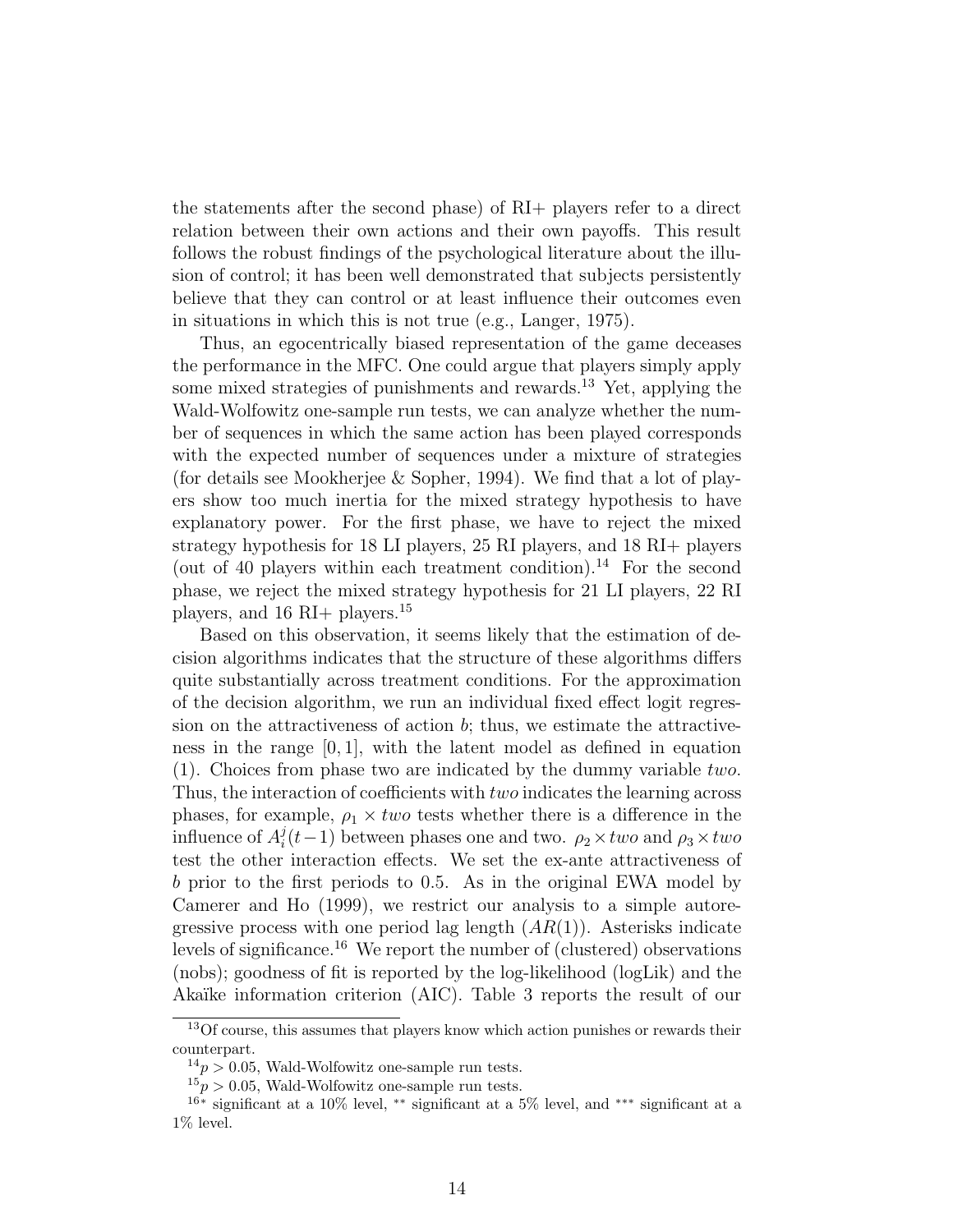|                     | LI         | RI         | $RI+$    |
|---------------------|------------|------------|----------|
|                     |            |            |          |
| $\rho_1$            | $-0.151$   | $0.243*$   | $-0.009$ |
| $\rho_2$            | $0.331***$ | $0.542***$ | 0.053    |
| $\rho_3$            | $0.468***$ | $0.34**$   | 0.117    |
| $\rho_1 \times two$ | 0.156      | $-0.02$    | $-0.056$ |
| $\rho_2 \times two$ | $-0.2^*$   | 0.124      | 0.012    |
| $\rho_3 \times two$ | 0.156      | 0.14       | 0.052    |
|                     |            |            |          |
| nobs                | 40         | 40         | 40       |
| logLik              | $-4158$    | $-4427$    | $-4093$  |
| AIC                 | 8336       | 8874       | 8205     |

Table 3: Coefficients of the attractiveness of b in the MFC

estimations.

The results for the estimations of the coefficients show that the structure of the decision algorithms differ quite substantially across treatment conditions. We failed to characterize the decisions algorithms of RI+ players in the framework of the EWA. Considering the poor performance of RI+ players throughout the two phases of the MFC, it seems likely that they develop very individual strategies and, therefore, fail to coordinate their actions Pareto-efficiently. Unlike RI+ players, we can estimate the decision algorithm for RI players in the framework of the EWA. The significant  $\rho_1$  indicates an autoregressive element in their decision algorithms. Yet, they fail to learn the ws/lc strategy, which predicts  $\rho_2 > 0$  and  $\rho_3 = 0$ . Rather, we find a mixed form of reinforcement learning, for example,  $\rho_3 > 0$ , and belief learning, for example,  $\rho_2 > 0$ . It is important to stress that there are not any significant interaction effects for the second phase. Thus RI players rarely change the structure of their decision algorithm from phase one to phase two. The estimated decision algorithm for LI players shows similar patterns for  $\rho_2$  and  $\rho_3$ . However, for LI players, we find some learning across phases, since we have a significant  $\rho_2 \times two$ . Quite importantly, there is an insignificant coefficient  $\rho_1$  for the first and second phases in which LI players indicate myopic responses. Therefore, we have to stress that the players who have the least information about the game, that is, LI players, develop the least complex decision algorithm and are able to update the algorithm across phases. RI players who develop more complex decision algorithms do not learn across phases. Finally, RI+ players, for example, players whose majority systematically explores all cells of the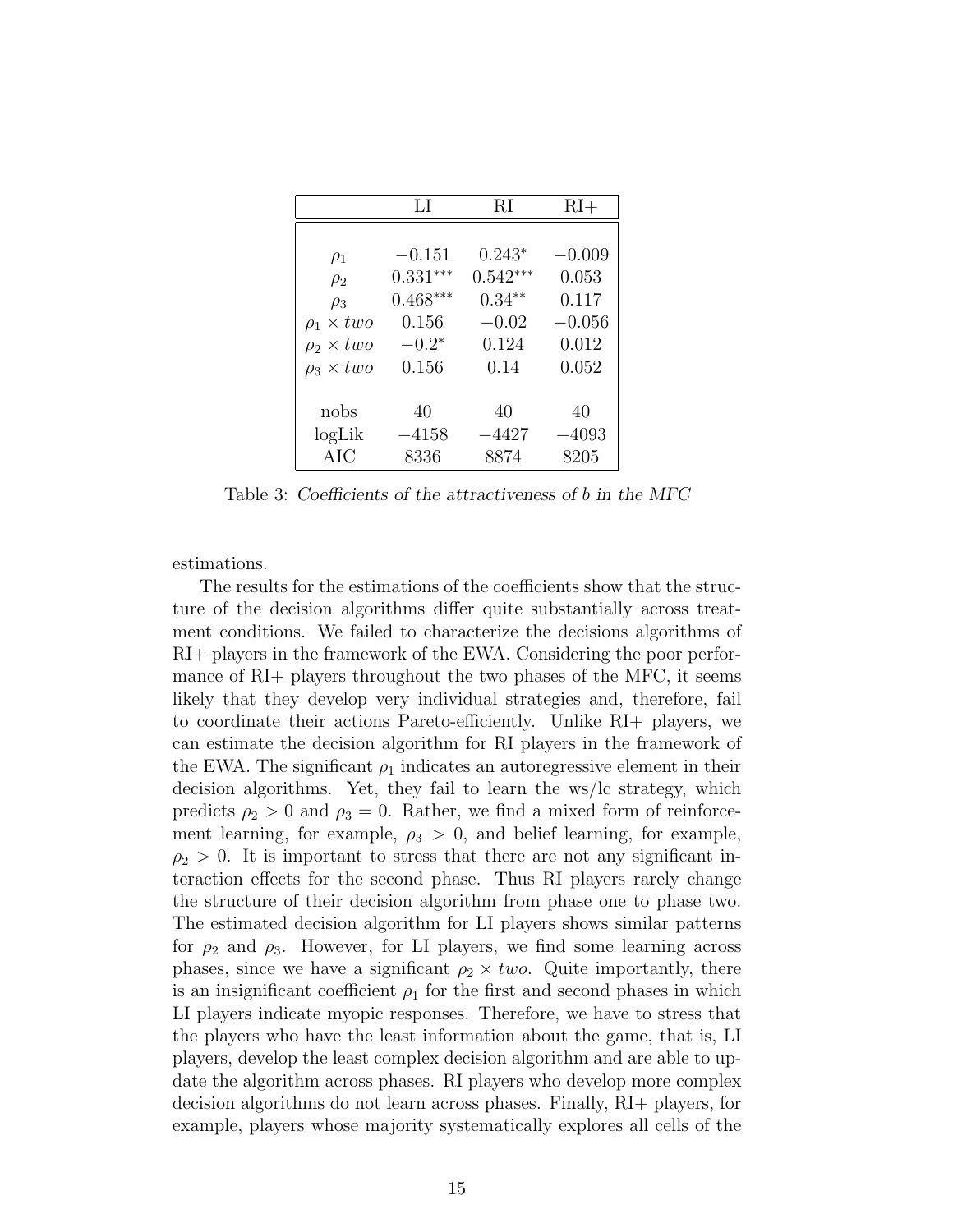game, develop very individual decision algorithms which we could not identify within the EWA.

The short-term memory-capacity approximated by the results of the Wechsler digit span tests exerts very little influence on the performance in the game. There are not any significant correlations between individual Wechsler digit span test result and the achieved points in any of the conditions or phases. If we control for the influence of the result obtained in the Wechsler test by the other player, or the sum of the results obtained by both players, there is not any significant correlation with the points yielded in the games.<sup>17</sup> The result suggests that the ability to precisely recall a larger number of periods does not facilitate PEC.

# 4.2 The fate control / behavior control game

The analysis of the average frequency of the PEC for the third phase of the experiment indicates that previous experience playing two phases of the MFC under the minimal information setting has a clear influence on the performance in the FCBC. Throughout the first 10 periods of the third phase, the frequency of PEC for LI players is significantly lower than for CO players, whereas the frequencies for RI players and RI+ players differ insignificantly from the frequency for CO players. Specially,  $68\%$  of CO players choose the PEC,  $61.5\%$  of RI players,  $60\%$  of RI+ players, and  $52.5\%$  of LI players.<sup>18</sup> For the last 10 periods, the frequency at which CO players choose PEC increases to 77%, while 74.5% of RI players, 66.5% of the RI+ players, but only 54% of the LI players choose the PEC. The frequency of PEC for CO players significantly exceeds the frequencies for LI players and  $RI+$  players,<sup>19</sup> while there is no significant difference between the frequency for RI players and CO players.<sup>20</sup> Figure  $3(i)$  shows the development for the 5 period averages of the PEC across the third phase. The findings suggest two effects. First, the previous experience of the MFC significantly decreases the performance in the FCBC game if played under the minimal information setting. Second, the increasing payoff scheme of RI+ players significantly decreases the performance in the FCBC. We will discus this point further below.

The effect of previous experience vanishes in the fourth phase of the experiment. More specifically, we see that players under all conditions start between 40% and 50% (i.e., RI players started with 40.5% for the

<sup>&</sup>lt;sup>17</sup>All tests yield  $p > 0.05$ ; Pearson's product-moment correlation test; one-sided.

<sup>&</sup>lt;sup>18</sup>The comparison of the latter number with the frequency of the CO players is significantly smaller for  $p < 0.001$  for a one-sided t-test, while all other comparisons yield  $p > 0.05$  for two-sided t-tests.

 $19p < 0.001$  for one-sided t-tests.

 $^{20}p = 0.56$  for one-sided t-tests.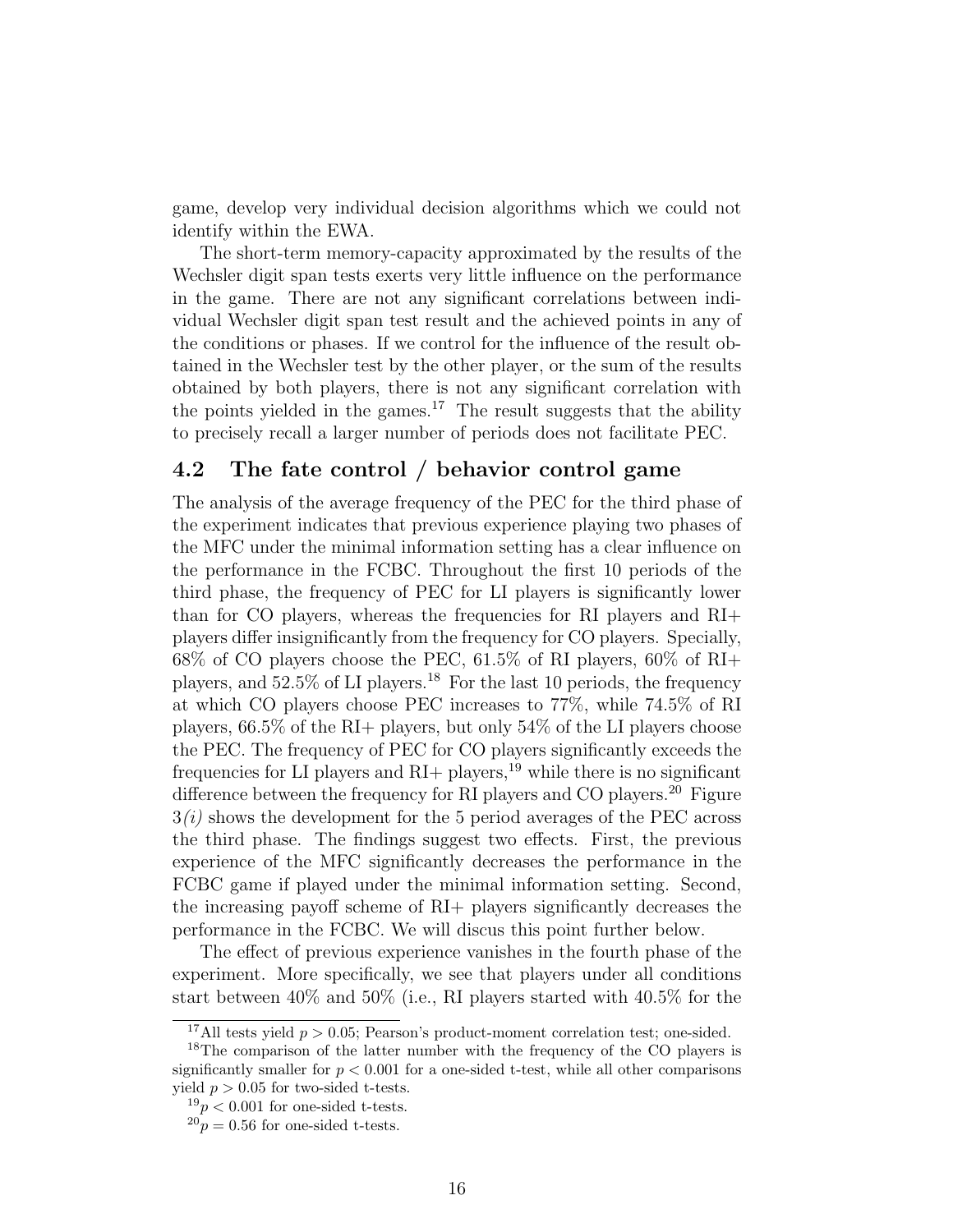first ten periods, RI+ players started with 43% for the first ten periods, CO players started with 44.5% for the first ten periods, and LI players started with  $50\%$  for the first ten periods).<sup>21</sup> Within the last ten periods of the fourth phase, the frequencies of PEC for RI players and for LI players increase to 64%, and 61.5%, respectively, while the frequencies for RI+ players and for CO players remain at 47.5%, and 48.5%, respectively. Note that the frequencies of the two former conditions differ significantly from those of the latter two.<sup>22</sup> Figure  $3(ii)$ shows the development of the 5 period averages of the PEC across the fourth phase.



Figure 5: Average frequency of PEC choice in (i) the third phase FCBC, (ii) the fourth phase FCBC

With respect to the cumulative frequency of cells which are explored by the players in the third and fourth phase of the experiment, we find that RI players rarely explore the structure of the game. Figure  $6(i)$  (Figure  $6(ii)$  shows the cumulative frequency of cells which are explored by the players in the third phase (fourth phase). Of course, this frequency is less important for LI and CO players since they cannot disentangle cells. Yet, only 30% of RI players in the third phase (35% in the fourth phase) observed all four cells of the payoff matrix, whereas 60% of RI+ players in the third phase (45% in the fourth phase) observed all four cells. Again, the results indicate that RI+ players explored the structure of the game much more accurately than RI players. However, it seems that accurate exploration does not enhance performance if played under

<sup>&</sup>lt;sup>21</sup>All frequencies differ insignificantly for  $p > 0.05$ , two-sided t-tests.

 $2^2p < 0.001$ , one-sided t-tests.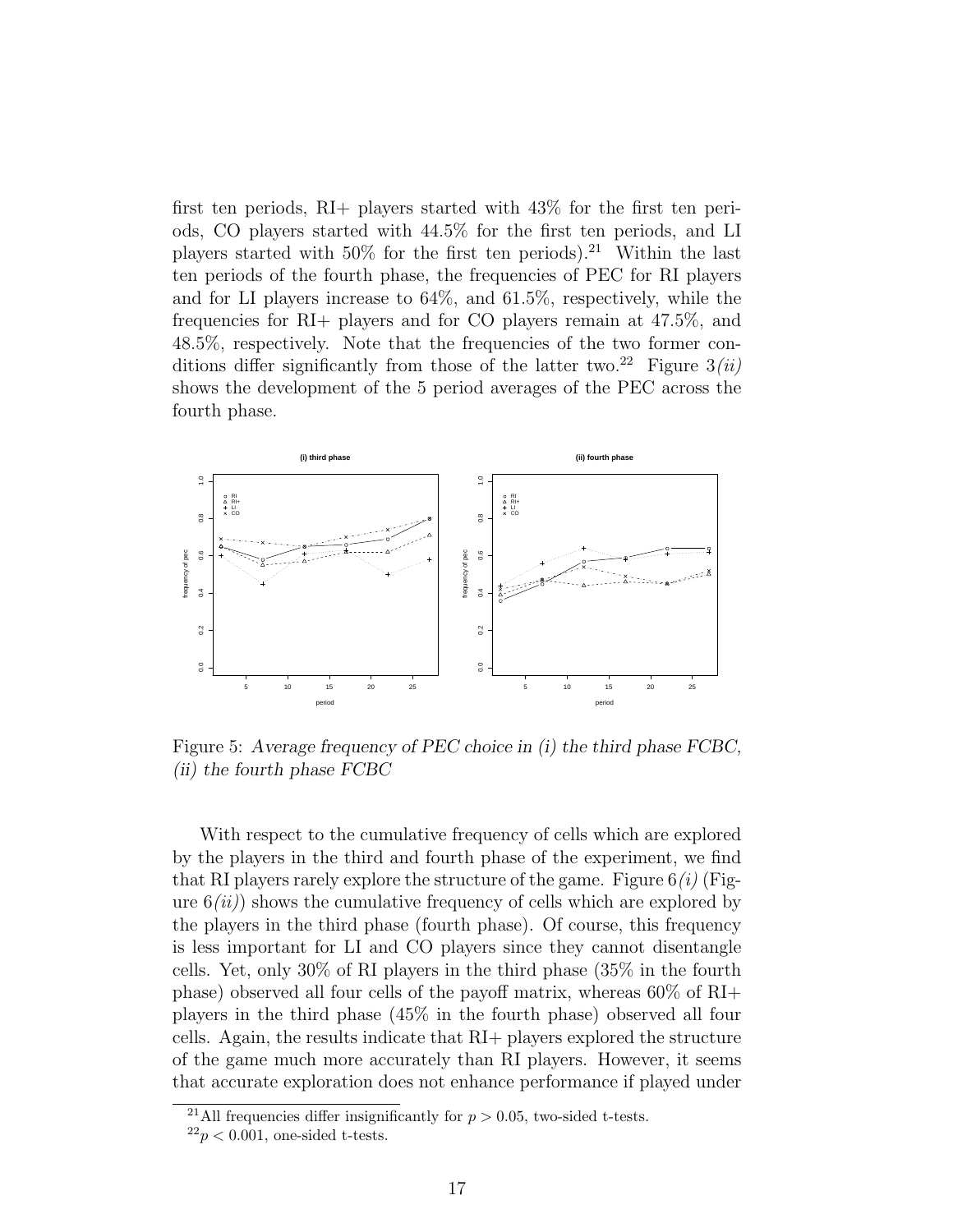the rich information setting.



Figure 6: Cells explored in (i) the third phase FCBC, (ii) the fourth phase FCBC

We tested whether the number of sequences in which the same action has been played corresponds with the expected number of sequences under a mixture of strategies applying the Wald-Wolfowitz one-sample run tests. Yet again, we find that a significant number of players show too much inertia to support the mixed strategy hypothesis. We have to reject the mixed strategy hypothesis for 17 LI players, 28 RI players, 16 RI+ players, and 12 CO players (out of 40 players within each treatment condition) in the third phase, and for 21 LI players, 29 RI players, 12  $RI+$  players, and 17 CO players in the fourth phase.<sup>23</sup> For the analysis of the decision algorithms, we have to consider that there are two types of players in the FCBC. For one type of player, denoted as the strong player, there is a best response to the action taken by the counterpart, while for the other type of player, denoted as the weak player, any action choice is part of a equilibrium. Weak players find themselves in the same strategic situation as in the MFC since their stage game payoffs are exclusively determined by their counterparts' actions.

We run separate individual fixed effect logit regressions for both types of players, analyzing the attractiveness of action b with the latent model, as defined in equation (1). Again, choices from phase four are indicated by the dummy variable *four*. Thus, the interaction of coefficients with four indicates the learning across phases. The ex ante attractiveness of  $b$  is set to 0.5. Again, we restrict our analysis to a simple autore-

 $^{23}p > 0.05$ , Wald-Wolfowitz one-sample run tests.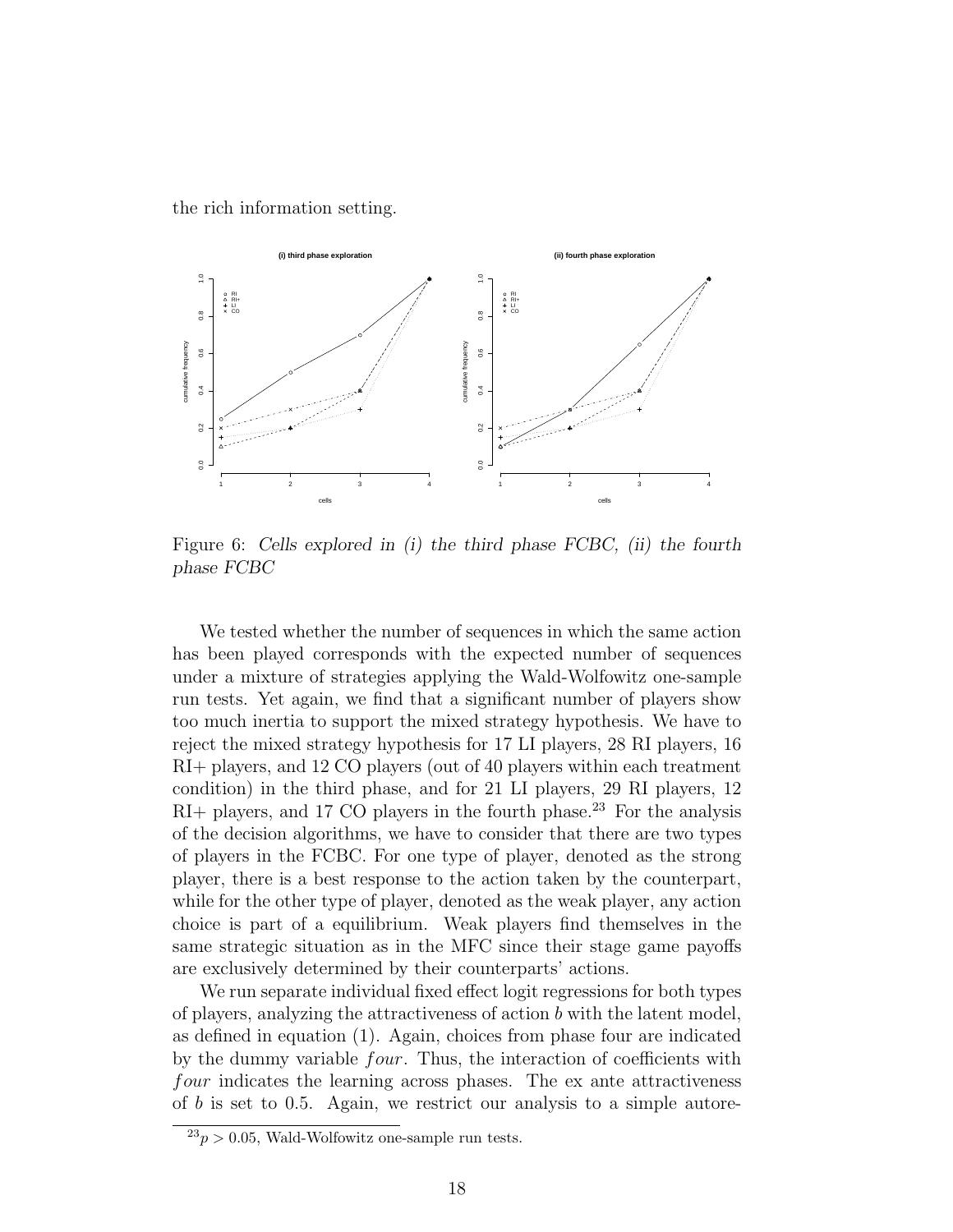| LI<br>$\rm RI$                                 | $RI+$      | $\overline{CO}$ |
|------------------------------------------------|------------|-----------------|
| strong players                                 |            |                 |
|                                                |            |                 |
| $-0.048$<br>$0.812***$<br>$\rho_1$             | $-0.404*$  | $-0.89***$      |
| $0.9***$<br>$-0.399**$<br>$\rho_2$             | $0.626***$ | $0.459***$      |
| 0.148<br>4.46<br>$\rho_3$                      | $-0.138$   | 0.26            |
| 0.059<br>$-0.342$<br>$\rho_1 \times four$      | $0.505**$  | $-0.091$        |
| $0.354*$<br>$0.637***$<br>$\rho_2 \times four$ | $-0.233$   | 0.0472          |
| $-0.209$<br>$-4.255$<br>$\rho_3 \times four$   | 0.453      | 0.174           |
|                                                |            |                 |
| 20<br>20<br>nobs                               | 20         | 20              |
| $-3687$<br>log <sub>Li</sub><br>$-2134$        | $-2160$    | $-2194$         |
| AIC<br>4287<br>7397                            | 4339       | 4408            |
| weak players                                   |            |                 |
|                                                |            |                 |
| $-0.238$<br>$-1.046***$<br>$\rho_1$            | $-0.425**$ | $-0.85***$      |
| $0.45***$<br>$1.331***$<br>$\rho_2$            | 0.0837     | $0.294**$       |
| 0.184<br>$-0.358$<br>$\rho_3$                  | 0.168      | $0.448**$       |
| $0.456***$<br>0.215<br>$\rho_1 \times four$    | 0.001      | $0.39**$        |
| 0.146<br>0.288<br>$\rho_2 \times four$         | 0.263      | 0.142           |
| $-0.055$<br>0.284<br>$\rho_3 \times four$      | $0.878***$ | $-0.38**$       |
| nobs<br>20<br>20                               | 20         | 20              |
| logLik<br>$-2032$<br>$-2520$                   | $-2122$    | $-2166$         |
| <b>AIC</b><br>4085<br>5060                     | 4263       | 4351            |

Table 4: Coefficients of the attractiveness of b in the FCBC

gressive process with one period lag length; asterisks indicate levels of significance;<sup>24</sup> we report the number of observations (nobs); goodness of fit is reported by the log-likelihood (logLik) and the Akaïke information criterion (AIC). Table 4 reports the result of our estimations.

The interpretation of the estimation results appears to be difficult. Most importantly, we find that both types of the LI players retained a myopic response in phase three, while the results for CO players show a significant  $\rho_1$ . Only in phase four do the results for weak LI players indicate a significant  $\rho_1$ . Thus, it seems that LI players suffer from their earlier experimental experience because they fail to structure their

<sup>24</sup>∗ significant at a 10% level, ∗∗ significant at a 5% level, and ∗∗∗ significant at a 1% level.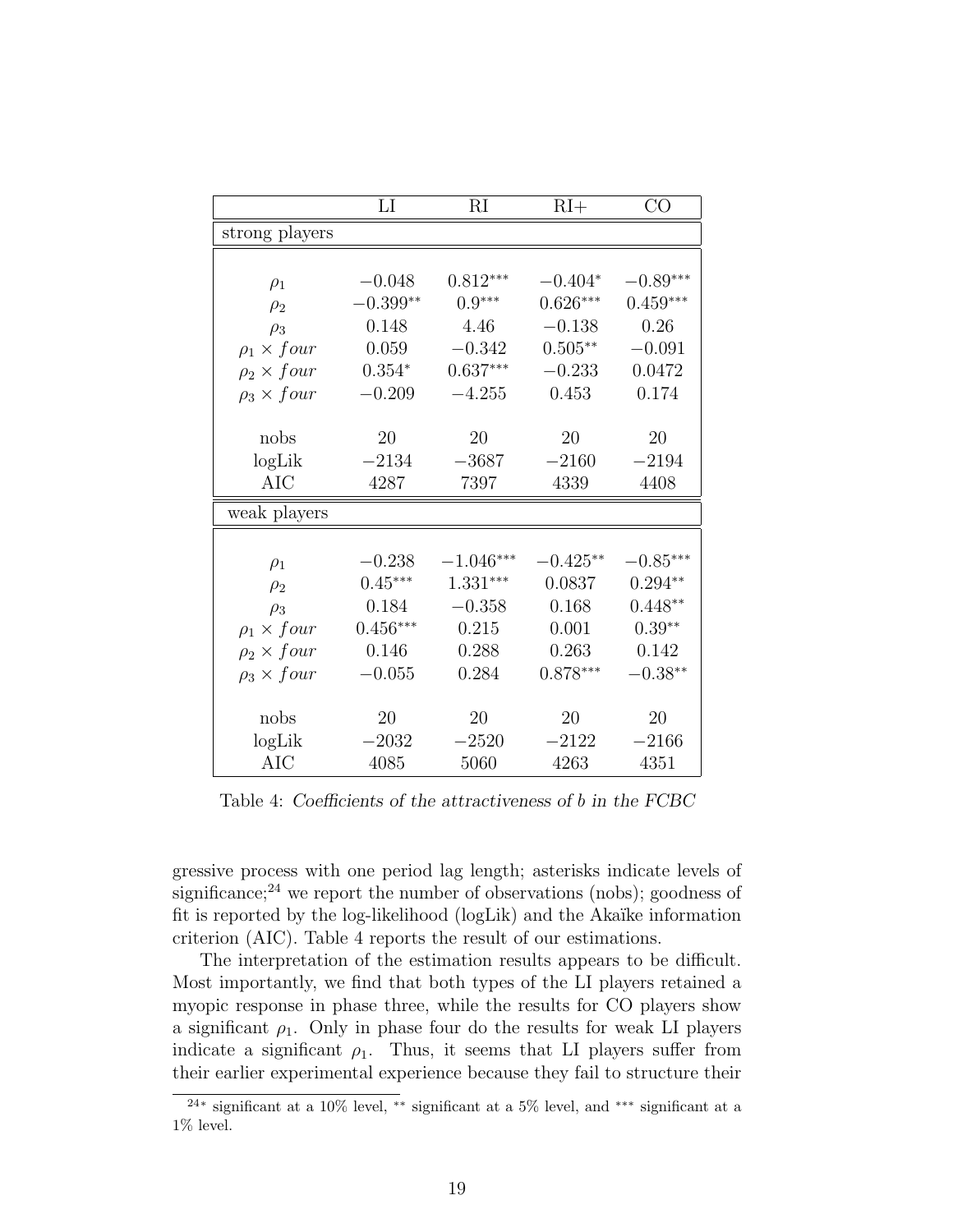decision algorithms in terms of the EWA. On the other hand, for RI and RI+ players we estimated decision algorithms with significant coefficients  $\rho_1$ , both for phase three and four. Strong RI, RI+ and CO players employ decision algorithms in which  $\rho_1$  and  $\rho_2$ , that is, autoregressive elements and some belief learning, exercise a significant influences. Yet, while rich informed players learn across phases, that is, there are significant  $\rho_2 \times$  four and  $\rho_3 \times$  four for RI and RI+, strong CO players fail to do so. Rather, there is an adjustment of weak CO players to phase four, that is,  $\rho_1 \times four$  and  $\rho_3 \times four$ . Furthermore, as in the MFC, weak RI players did not update their behavior in any significant way from phase three to phase four.

Summarizing the results for the FCBC, we find evidence that players who successfully adapted the structure of their decision algorithms to the MFC, indeed suffer from this experience in the third phase. However, the data indicate that, while the experiment continues, that is, in the fourth phase of the experiment, this previous experience facilitates PEC for players in the minimal information setting, whereas for those in a rich information setting, successful behavior does not depend on the systematic exploration of game cells.

#### 5 Discussion

The aim of our study was to investigate whether we can find a difference in the estimated structure of a decision algorithm depending on the information received about the environment. Our results suggest that the degree of information crucially influences the way players decide in the experiment. Quite surprisingly, all decision algorithms show that, under all treatment conditions, players fall prey to an egocentric representation of the MFC. We find very simple reinforcement learning for players in the minimal information setting. Therefore, it seems plausible to assume that these players learned to respond myopically. Since we observe significant autoregressive elements in their decision algorithms, the data indicate that players in the rich information setting develop much more complex representations of the MFC. This, however, results in a curse of knowledge; more complex decision rules are less robust with respect to minor changes in the game structure, that is, if the cell permutation between the first and the second phase. As a consequence, less information facilitates Pareto-efficient coordination in the environment of the MFC, while additional information makes this more difficult. Moreover, institutional incentives, that is, the increasing payoff scheme of the plus treatment promotes the systematic exploration of the game space. However, better cognitive abilities, that is, larger short-term memory capacities, as indicated by the Wechsler digit span test, do not enhance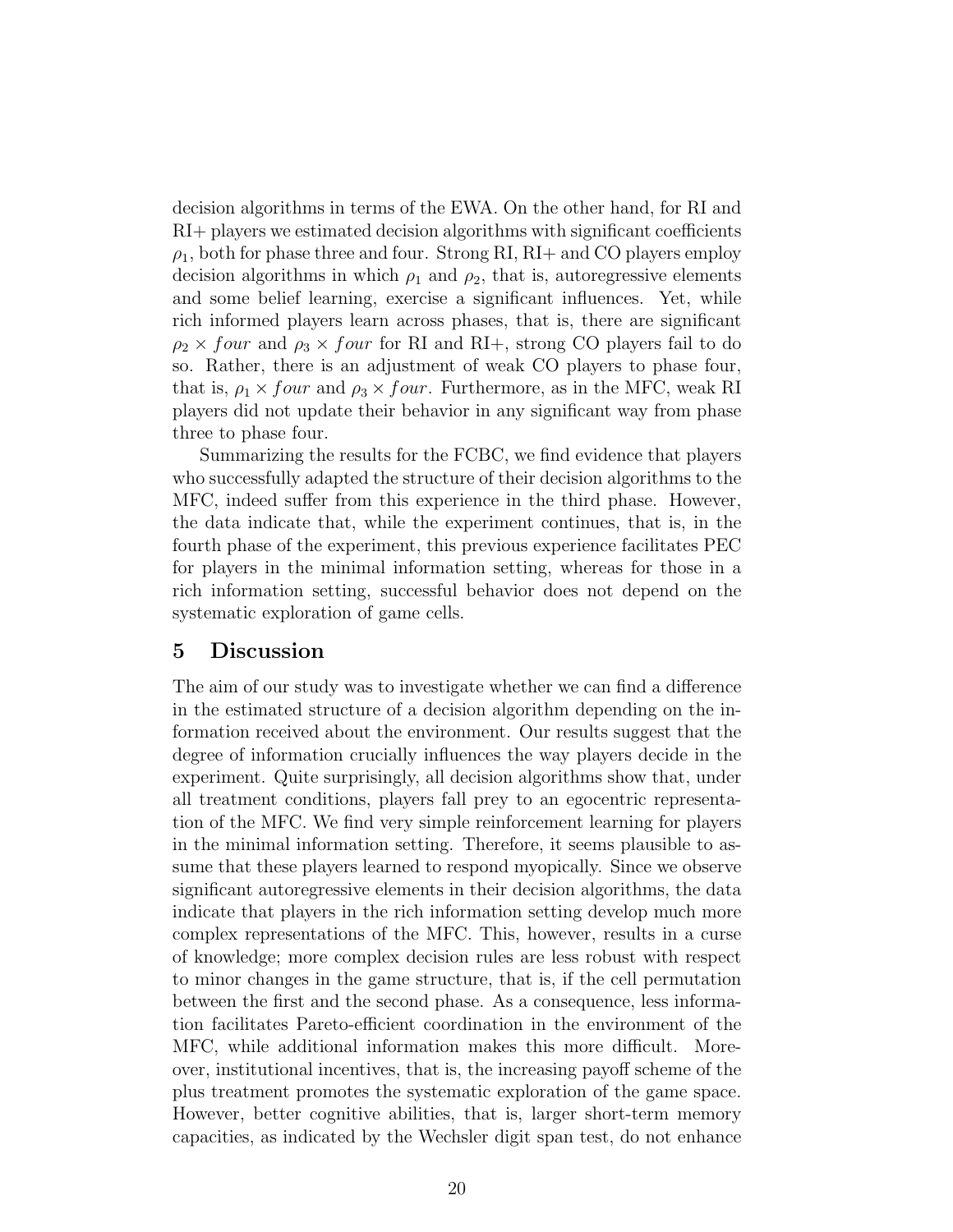performance.

Yet, if the environment changes substantially, that is, the cell permutation shifts between the second and the third phase of the experiment, players in the minimal information setting suffer from the learned myopic response. Here, the more complex decision algorithm of RI and RI+ players facilitates successful coordination. Again, we find that RI players are less likely to update the structure of their decision algorithms in response to minor changes in the structure of the game, that is, across phases of the FCBC.

In summary, our data suggest that it is very difficult for all subjects to understand the games since this requires overcoming an egocentric form of representation. Rather, subjects suffer from an illusion of control. The way players decide is crucially influenced by the degree of information they receive about their environment. In general, we demonstrated that more information and a more systematic exploration of the game space lead to more complex decision rules. However, the success of simple or complex learning algorithms depends on the underlying game.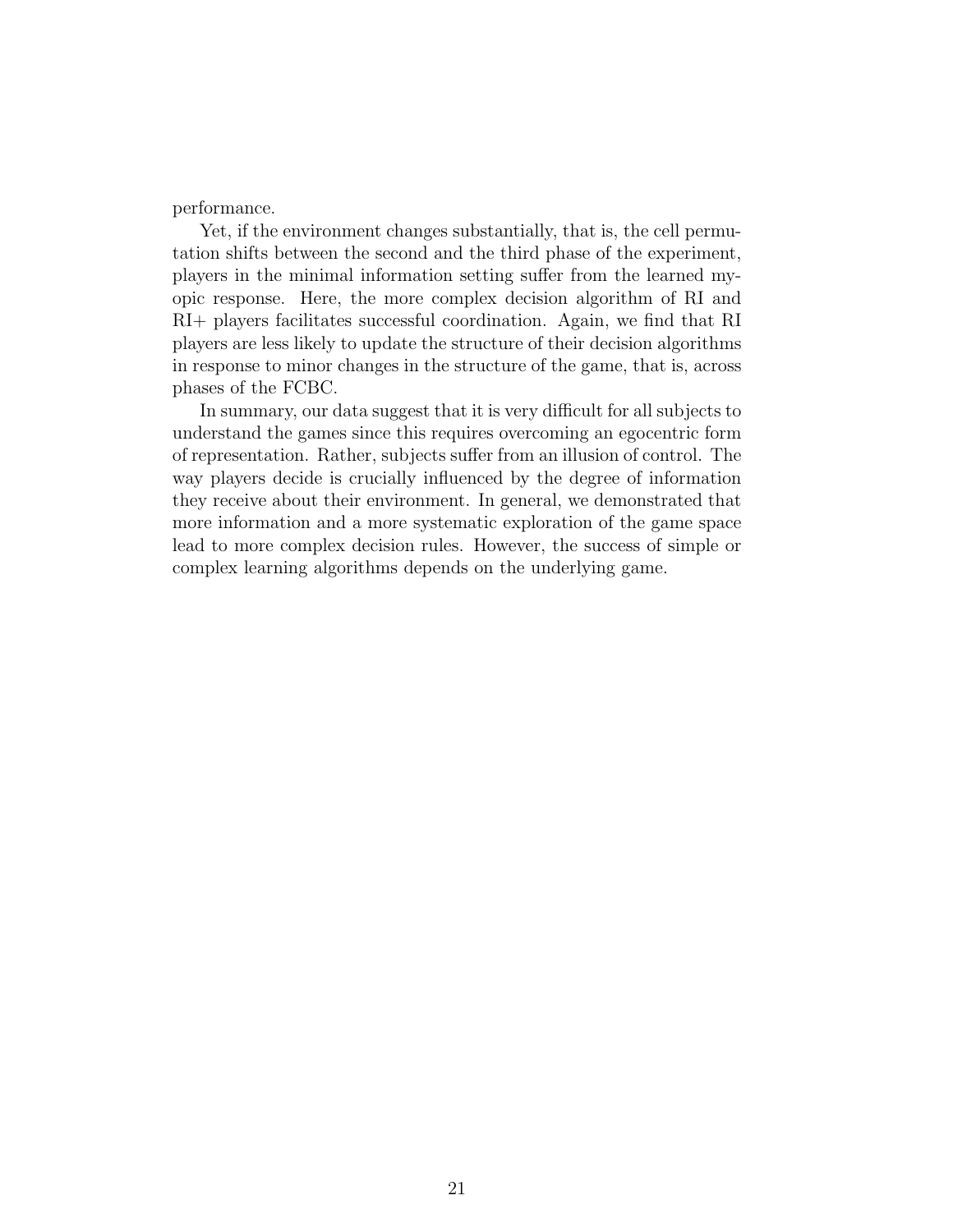### References

- [1] Camerer, C. & T.-H. Ho (1999), Experience-weighted attraction learning in normal-form games, Econometrica, 67, 827-874.
- [2] Crawford, V. (1995), Adaptive dynamics in coordination games, Econometrica 63, 103-144.
- [3] Conlisk, J. (1993), Adaptive tacticsin games Further solutions to the Crawford puzzle, Journal of Economic Behavior and Organization 22, 51-68.
- [4] Cox, J.C., J. Shachat & M. Walker (2001), An experiment to evaluate Bayesian learning of Nash equilibrium play, Games and Economic Behavior 34, 11-33.
- [5] Devetag, G. & M. Warglien (2005), Playing the wrong game: An experimental analysis of relational complexity and strategic misrepresentation, Working Paper, University of Trento.
- [6] Erev, I. & A. Roth (1998), Predicting how people play games: Reinforcement learning in experimental games with unique, mixed strategy equilibria, American Economic Review 88, 848-881.
- [7] Fischbacher, U. (1999), zTree: A toolbox for readymade economic experiments, Working Paper 21, University of Zurich.
- [8] Friedman, E., M. Shor, S. Shenker & B. Sopher (2004), An experiment on learning with limited information: Nonconvergence, experimentation cascades, and the advantage of being slow, Games and Economic Behavior 47, 325-352.
- [9] Fudenberg, D. & D. Levine (1998), The Theory of Learning in Games, Cambridge, MA: MIT Press.
- [10] Greiner, B. (2004), An online recruitment system for economic experiments, in: K. Kremer & V. Macho (eds.), Forschung und wissenschaftliches Rechnen 2003, Bericht der Gesellschaft für wissenschaftlichen Datenverarbeitung Göttingen 63, 79-93.
- [11] Herrnstein, R.J. (1970), On the law of effect, *Journal of the Exper*imental Analysis of Behavior 13, 243-266.
- [12] Huck, S., H.-T. Normann & J. Oechssler (1999), Learning in Cournot oligopoly – An experiment, The Economic Journal 109, C80-C95.
- [13] Jordan, J.S. (1991), Bayesian learning in normal form games, Games and Economic Behavior 3, 60-81.
- [14] Jordan, J.S. (1995), Bayesian learning in repeated games, Games and Economic Behavior 9, 8-20.
- [15] Kelley, H.H., J.W. Thibaut, R. Radloff & D. Mundy (1962), The development of cooperation in the 'Minimal Social Situation', Psychological Monographs 76(19).
- [16] Langer, E.J. (1975), Illusion of control, Journal of Personality and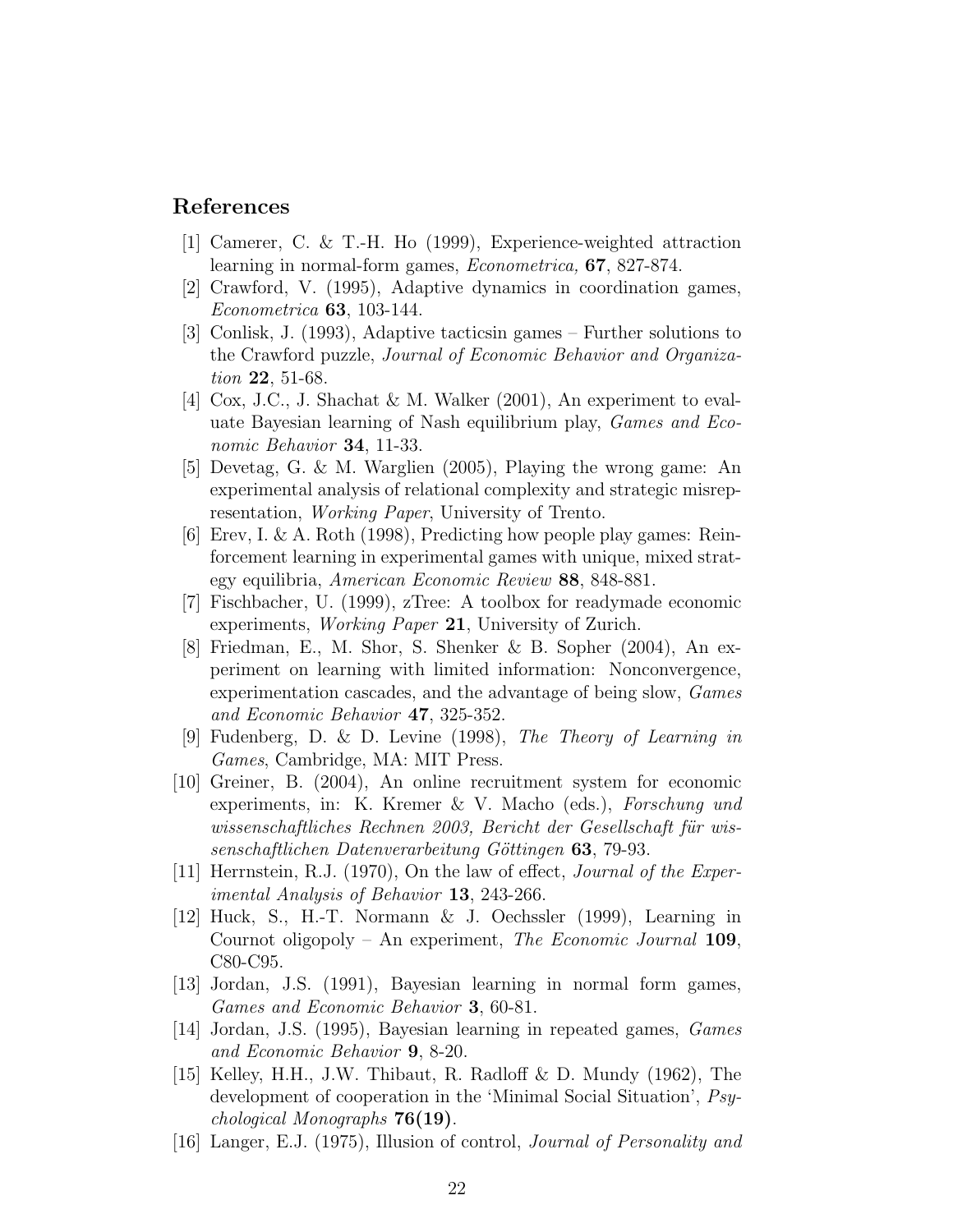Social Psychology 32, 311-328.

- [17] Merlo, A. & A. Schotter (1999), A surprise-quiz view of learning in economic experiments, Games and Economic Behavior 28, 25-54.
- [18] Mitropoulos, A. (2001), Learning under minimal information: An experiment on mutual fate control, Journal of Economic Psychology 22, 523-557.
- [19] Mookherjee, D. & B. Sopher (1997), Learning behavior in an experimental matching pennies game, Games and Economic Behavior 7, 62-91.
- [20] Nagel, R. & N.J. Vriend (1999), An experimental study of adaptive behavior in an oligopolistic market game, Journal of Evolutionary Economics 9, 27-65.
- [21] Nyarko, Y. & A. Schotter (2002), An experimental study of belief learning using elicited beliefs, Econometrica 70, 971-1005.
- [22] Oechssler, J. & B. Schipper (2003), Can you guess the game you're playing? Games and Economic Behavior 43, 137-152.
- [23] Rabinowitz, L., H.H. Kelley & R.M. Rosenblatt (1966), Effects of different types of interdependence and response conditions in the minimal social situations, Journal of Experimental Social Psychology 2, 169-197.
- [24] Roth, A. & I. Erev (1995), Learning in extensive form games, Games and Economic Behavior 8, 164-212.
- [25] Schelling, T. (1960), The strategy of conflict, Cambridge, M.A.: Harvard University Press.
- [26] Selten, R. & R. Stöcker (1986), End behavior in sequences of finite prisoner's dilemma supergames, Journal of Economic Behavior and Organization 7, 47-70.
- [27] Sidowski, J.B., L.B. Wyckhoff & L. Tabory (1956), The influence of reinforcement and punishment in a minimal social situation, Journal of Abnormal and Social Psychology 52, 115-119.
- [28] Thibaut, J.W. & H.H. Kelley (1959), The social psychology in groups, New York: Wiley.
- [29] van Huyck, J.B., R.C. Battalio & F.W. Rankin (2005), Selection dynamics and adaptive behavior without much information, Working Paper, Texas A&M University.
- [30] Wechsler, D. (1945), A standardized memory test for clinical use, The Journal of Psychology 19, 87-95.